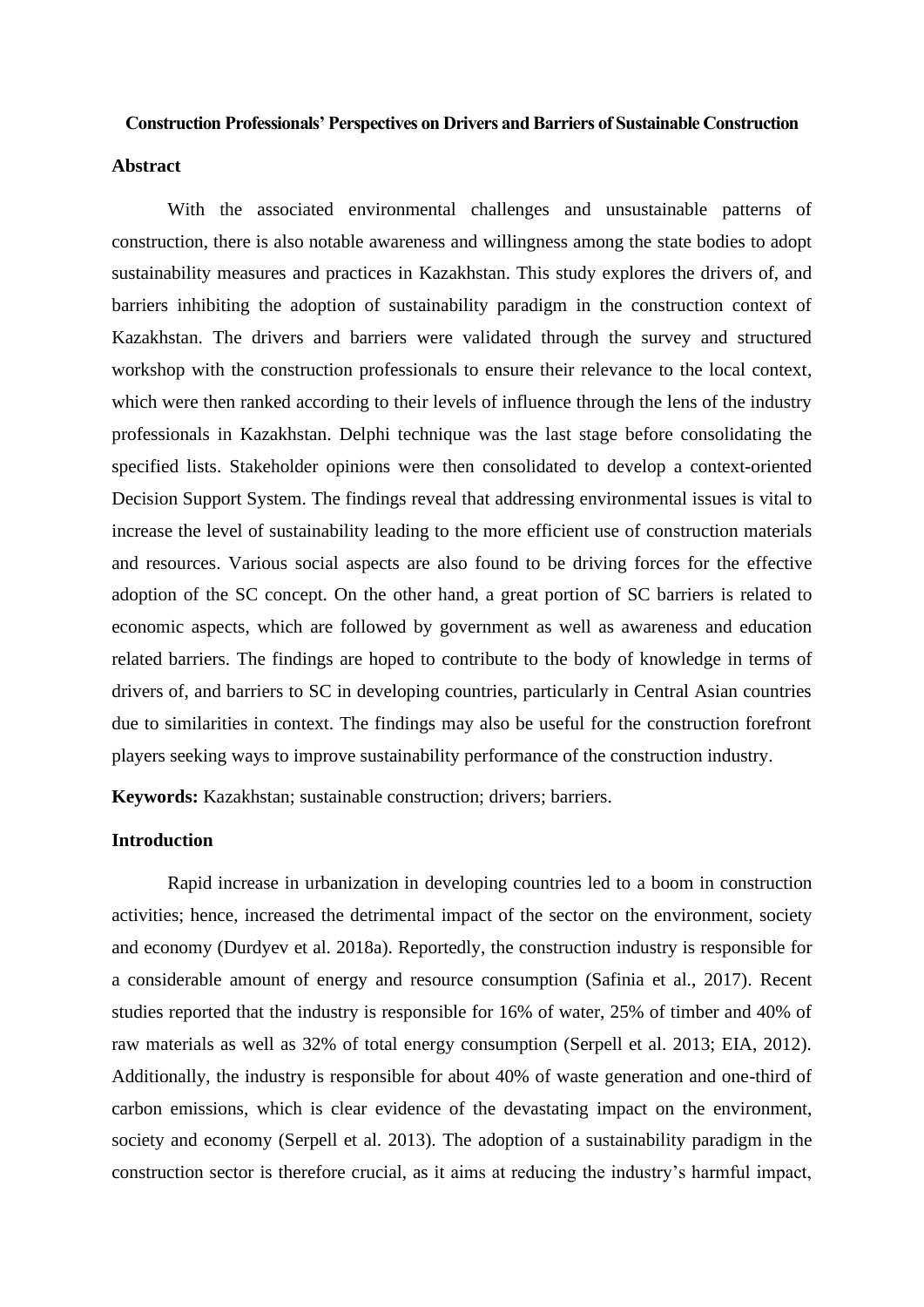and has attracted an increasing attention from the stakeholders and decision-makers of both private and public sectors of countries regardless of their socio-economic status (Sev, 2009).

Anecdotal evidence shows that, despite several initiatives, the situation in Kazakhstan is not that much different and yet, the uptake of SC is still moderate. Several studies reported that a lack of knowledge and awareness of the SC concept leads to the idea being disregarded by construction professionals (Sev, 2009; Abidin, 2010). Moreover, perceived higher cost of sustainable practices and lack of promotional initiatives by the authorities are reported to be hindering factors of SC (Ahn et al. 2013). In light of reported hindering factors, the adoption of SC practices has been driven by several factors in various countries (Durdyev et al. 2018a; Whang and Kim, 2015). Thus, SC practices have received broad attention from the stakeholders worldwide (Sev, 2009; Qi et al., 2010; Berardi, 2013; Durdyev et al. 2018b). Despite the existing reported studies on drivers of, and barriers to implementing SC, the topic has yet to match the deserved attention within developing countries. Moreover, due to the uniqueness of each country's social, economic and political environment, there is a need for country-specific diagnosis. In this regard, through the lenses of the construction professionals this study aims to evaluate the factors that will drive implementation and barriers inhibiting SC in Kazakhstan. By construction professionals this study understands It is hoped that the findings of this study uncover the most prominent drivers of, and barriers to SC adoption through the lens of developing country practitioners for further efforts of efficient resource allocation.

### **Sustainable construction (SC): Overview**

The construction industry plays a crucial role in providing basic infrastructure and shelters to society as well as stimulating demand for other sectors with which it has direct and indirect linkages (Durdyev and Ismail, 2016). However, the construction practices that have been implemented across the globe have led to severe depletion of natural resources, economic instabilities and loss of cultural heritage (Kibert 2013). It has been reported that the impact of construction practices across the globe accounts for 40% of atmospheric emission, 42% of energy use, 30% of raw materials use, 25% water use and 25% of waste generation (Zolfani et al. 2018). These problems have become more severe, given the rapid urbanization and growth in population, particularly in developing countries (Durdyev et al. 2018b). As such, these severe effects of the construction industry have attracted the attention of national governments and forefront construction players (Martek et al. 2019).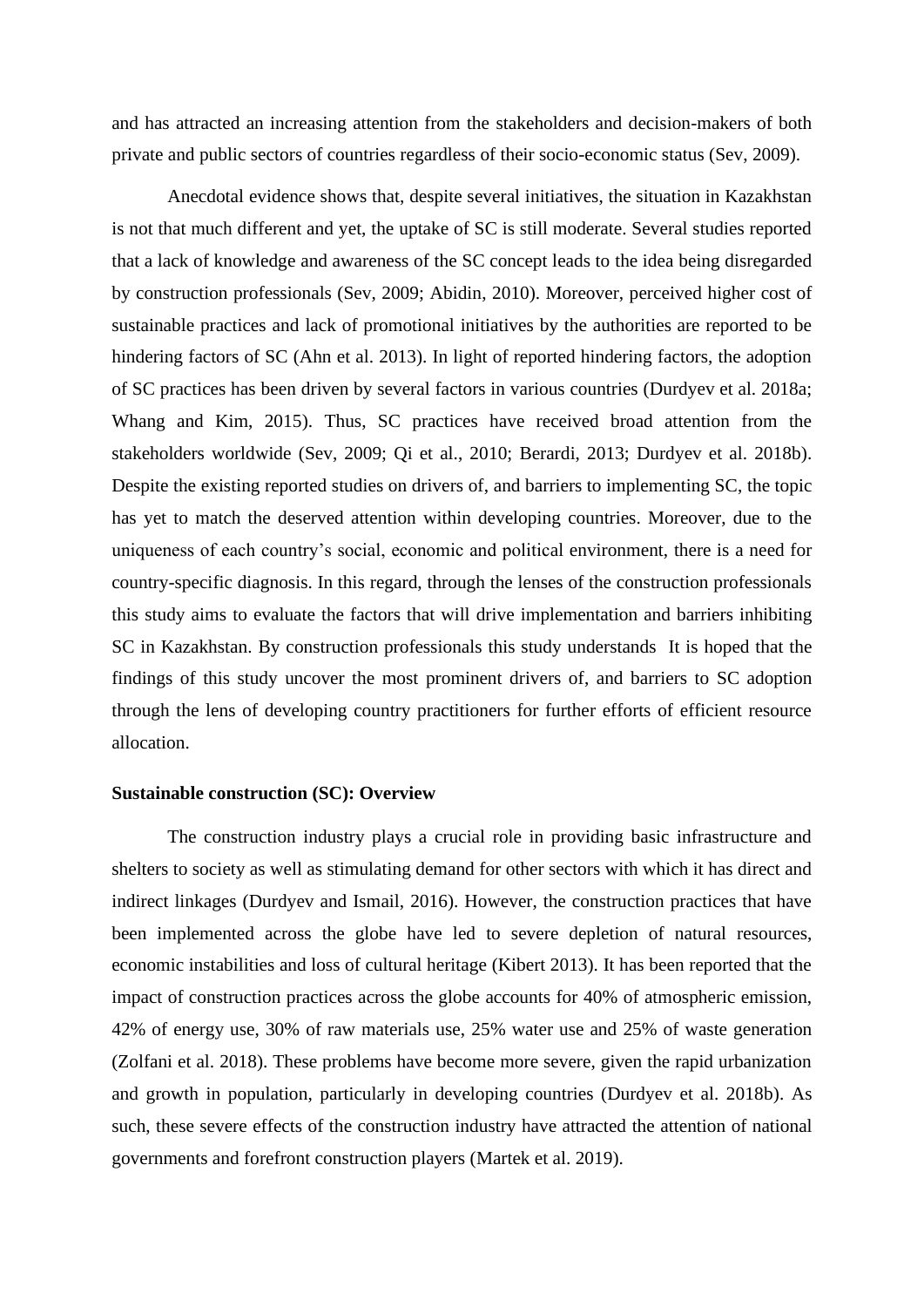SC defined as "ability to create and operate a healthy and resource-conscious built environment" (Kibert, 2013), was first introduced to mitigate the building sector's detrimental impact on the environment. Consequently, significant changes have been experienced in project delivery methods (Kibert, 2013). SC was initially perceived to be concerned only with environmental protection (Sev, 2009). However, being one of the major contributors of a national economy and provider of basic infrastructure to society, other pillars of sustainability, such as economic and social, cannot be disregarded. In other words, further integration and a holistic approach are required to balance the main pillars of the sustainability paradigm (Du Plessis, 2002). A further recommendation is considering the benefit of sustainability upon the triple-bottom-line, rather than the traditional measures of cost, time and quality (Huovila and Koskela, 1998).

## **Identification of drivers and barriers**

Despite the slow progress, the certification (LEED, BREAM) of thirty-nine buildings in Kazakhstan shows sufficient evidence of stakeholders' interest and driving forces (drivers) towards SC development (The Green Building Information Gateway (GBIG), 2018). These drivers have also been defined as a response to balance environmental, economic and social issues within the construction practices (Sev, 2009). Of note, , the dearth of studies in the local context necessitated the acknowledgement of the international context on SC to identify potential drivers and barriers. Thus, a number of studies have documented various drivers in line with country- or region-specific priorities, which are believed to influence stakeholders' decisions on implementing SC practices (Qi et al. 2010). For example, Hakkinen and Belloni (2011) report a study from Finland, where development of the awareness among the clients about the benefits of SC, adoption of methods for SC requirement management, the mobilization of SC tools, the development of designers' competence and team-working are the most significant drivers of SC. Serpell et al. (2010) found that corporate image, cost reduction, company awareness, regulations, client demand, market differentiation and suppliers are the most influencing drivers in Chile. Resource conversation, improvement in indoor environment quality, energy conservation and waste reduction are reported as the most significant drivers of SC in the United States (Ahn et al. 2013).

Notwithstanding the well-known benefits of SC practices, there is a need for a considerable amount of time and effort for their widespread adoption, particularly in developing countries where the existence of barriers make the adoption "impossible or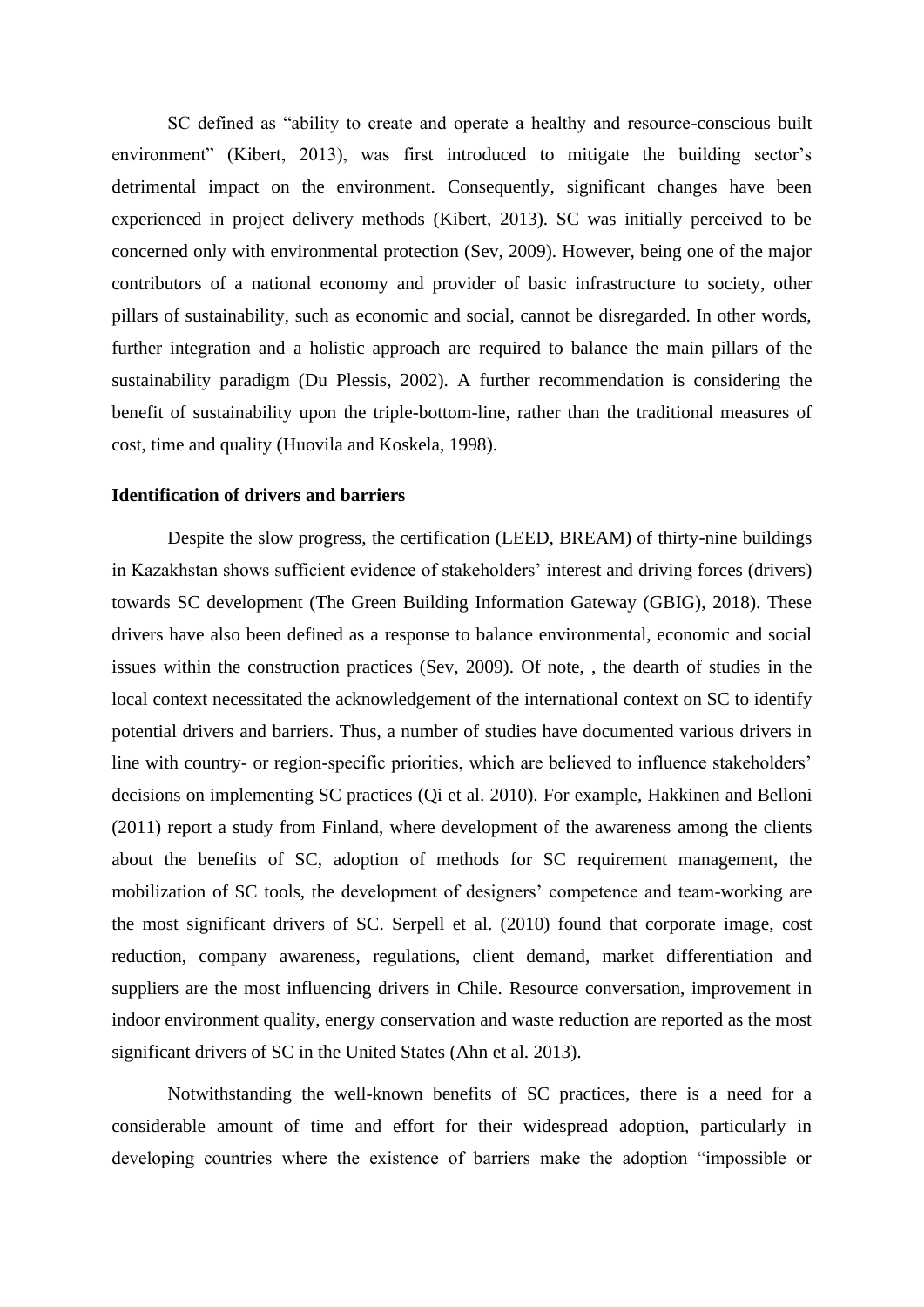unprofitable" (Evans, 2006). In this regard, various studies have reported the barriers to implement SC practices in the context of different countries. The vast majority of the studies (Hakkinen and Belloni 2011; Ahn et al. 2013; Durdyev et al. 2018a, b; Ogungbile and Oke 2019; Rock et al. 2019), particularly from developing countries, reported that concerns with the cost premium of SC and lack of knowledge and awareness are the most significant barriers, which ultimately lead to the reluctance to implement the SC concept.

No doubt that SC will significantly improve economic and social conditions of people as well as reduce the environmental impact of the industry (Durdyev et al. 2019). In-depth review of the sustainability context reveals the similarity in the drivers and barriers of SC adoption. However, sui generis socio-economic conditions of Kazakhstan require a particular diagnosis of the drivers and barriers according to the context where the construction industry is operated. Moreover, this diagnosis, due to contextual similarities, is hoped to guide the construction decision makers in other Central Asian countries. Thus, the outcomes of a comprehensive review of the context, which are drivers of, and barriers to SC, are presented by Tables 1 and 2, respectively.

|               | <b>Drivers</b>                           | <b>References</b>        |
|---------------|------------------------------------------|--------------------------|
|               | Energy efficiency/conservation           | Ahn et al. (2013)        |
|               | Material/resource efficiency             | Durdyev et al. (2018a)   |
|               | Water efficiency                         | Abidin and Powmya (2014) |
|               | Efficient use of land                    | Manoliadis et al. (2006) |
|               | Waste reduction/management               | Whang and Kim (2015)     |
|               | Atmosphere                               | Durdyev et al. (2018a)   |
| Environmental | Indoor environmental quality/comfort     | Manoliadis et al. (2006) |
|               | Preserving the ecology                   | Akadiri et al. (2012)    |
|               | Competitive construction industry        | Wong et al. (2010)       |
|               | Life cycle cost                          | Ogungbile and Oke (2019) |
| Economical    | Affordable construction material         | Akadiri et al. (2012)    |
|               | Support of national economy              | Li et al. (2013)         |
|               | Commercial viability                     | Whang and Kim (2015)     |
|               | Improvement in industry image/reputation | Serpell et al. (2013)    |
|               | Enhanced health and safety               | Whang and Kim (2015)     |
|               | Collaborative working environment        | Li et al. (2013)         |
|               | Preserving culture/heritage              | Sev (2009)               |
| Social        | Secure industry                          | Akadiri et al. (2012)    |
|               | Community friendly industry              | Ahn et al. (2013)        |

| <b>Table 1: Drivers of SC</b> |
|-------------------------------|
|-------------------------------|

### **Table 2**: Barriers to SC

| <b>Barriers</b>                  | <b>References</b>                    |
|----------------------------------|--------------------------------------|
| Lack of promotion by government  | Durdyev et al. (2018b)               |
| Lack of regulations and policies | $\vert$ de Souza Dutra et al. (2017) |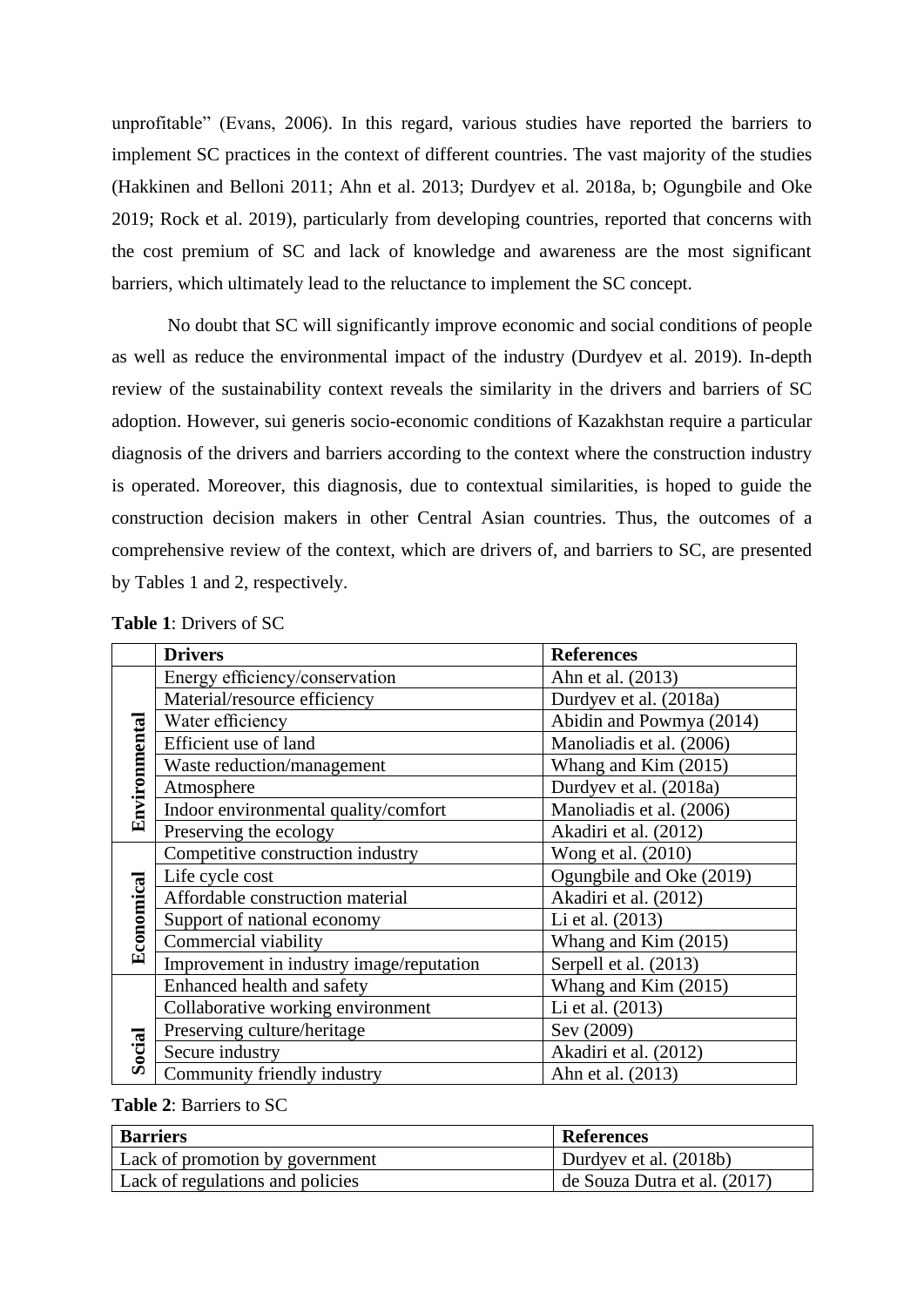| Lack of government incentives                               | Zhang et al. $(2012)$    |  |
|-------------------------------------------------------------|--------------------------|--|
| Lack of enforcement                                         | Williams and Dair (2007) |  |
| High cost of sustainable options                            | AlSanad $(2015)$         |  |
| Longer payback periods                                      | Ahn et al. (2013)        |  |
| The priority is given to economic needs                     | Durdyev et al. (2018a)   |  |
| Lack of financial incentives                                | Luthra et al. $(2015)$   |  |
| Limited understanding from stakeholders                     | Abidin (2010)            |  |
| Knowledge on benefits of sustainable is limited             | AlSanad $(2015)$         |  |
| Knowledge on sustainable technologies is limited            | Ahn et al. (2013)        |  |
| Lack of green suppliers and limited information             | Gou et al. (2013)        |  |
| Lack of demonstration projects                              | Potbhare et al. (2009)   |  |
| Lack of education and training for construction             | Gou et al. (2013)        |  |
| professionals                                               |                          |  |
| Lack of competence in sustainability                        | AlSanad $(2015)$         |  |
| Lack of professional capabilities/designers                 | Durdyev et al. (2018a)   |  |
| Less priority is given to sustainability during the bidding | <b>OECD</b> (2015)       |  |
| stage                                                       |                          |  |
| Lack of clients' interest                                   | Williams and Dair (2007) |  |
| Reluctance to shift from the conventional methods           | AlSanad $(2015)$         |  |

## **Methodology**

Prioritising of the identified drivers and barriers for a developing country context is a challenging task since it is quite likely as one can get significantly different opinions from different stakeholders on the priorities for indicators compared. No commonly agreed method of assessing the stakeholder opinions has been recognized yet, however the process of collecting, analysing, prioritising, and consolidating the drivers and barriers of sustainability performance information in order to support better management decisions are addressed in most of the above mentioned literature. As result, a separate body of literature has developed on the assessment of stakeholder opinions (e.g. prioritisation of drivers and barriers of sustainability) using different procedures and methodologies (Durdyev et al, 2018; AlSanad 2015; Martek et al 2019, Ametepey et al., 2015, Atanda, 2019, Luiz et al., 2018, Kamari et al., 2017, Hugé et al., 2010, Okoli and Pawlowski, 2004; Hurmekoski et al., 2018). They perform their evaluations in numerous ways by underlining the importance of stakeholder theory by considering a broader range of stakeholders' expectations.

This study adopts a stakeholder opinion poll pyramid (SOPP) method, which is structured according to a combined approaches used in a similar way by Atanda (2019), Luiz et al.(2018), Kamari et al. (2017) and Hugé et al.(2010).The procedure steps were as follows: (i) extraction of the sustainability drivers and barriers from the literature pool; (ii) initial preselection, sorting and analysis of the parameters to be assessed by the experts; (iii) obtain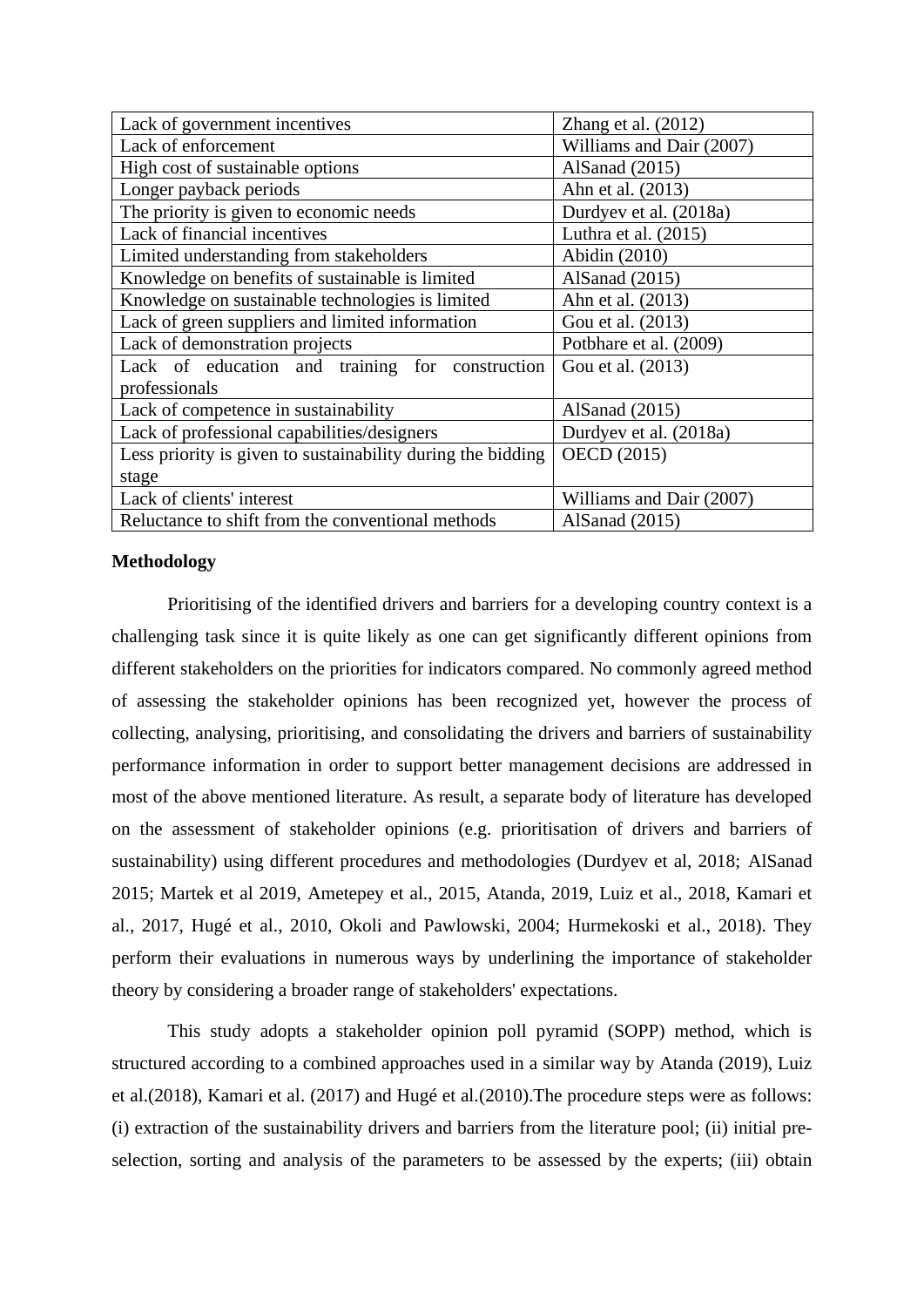stakeholder grading on each parameter using a quantitative scale by employing a structured workshop and a survey, and finally vi) consolidation of all information obtained.

Firstly, all potential drivers and barriers were identified through extensive review of literature and sent to the international panel of experts (IPE) (from New Zealand, Norway, Turkey, and Kazakhstan) for their review. This literature survey also showed that the majority of the research studies focusing on awareness, drivers, actions, and barriers of SC utilized a survey based assessment or participation-orientated creative workshops to assess stakeholder opinions (Durdyev et al, 2018; AlSanad 2015; Martek et al 2019, Ametepey et al., 2015). Afterward, all the identified items were validated with the construction professionals to ensure the relevance of the drivers and barriers to the local context through a structured workshop and a survey study, which aimed to eliminate the negative group effects associated with the workshop (Hurmekoski et al., 2018).

The survey questionnaire method was deemed to be one of the most useful tools to obtain the opinions of a large number of construction industry professionals regarding the subject matter. The questionnaire length was chosen to be optimal for 5-7 minutes engagement time, questions were designed to be straightforward and the answers were designed in such a way that the data could be converted into sensible categories and values for analysis (using Likert scale ranking the answers from 1 to 5). The flow and type of questions, the guidelines for the survey as well as its confidential nature were very important aspects to take into account in the survey design process. As a result, the survey had 44 questions, 38 of which were related to drivers and barriers (Tables 3 and 4), 4 were demographics related (Table 5) and two were open-ended for any additional items that were potentially missed in the survey. Approximately 300 validated construction industry related professionals from across Kazakhstan received the link to the survey and 62 responses were collected. The relatively low response rate is explained by the general trend in society where people are not very interested in engaging in surveys. Many of the respondents actually stated that this was the first survey they took part in. Since the survey was done online, almost all questions were set to be compulsory. Thus, there were no incomplete responses.

The workshop was another way to obtain opinions of professionals. It was designed to allow professionals to discuss the provided list of drivers and barriers and rate them using the Likert scale. The difference between this approach and the online survey was apparent as respondents had a chance to discuss the items in their respective groups (3-4 respondents per group) and provide more refined answers. The fact that one author of the study was mediating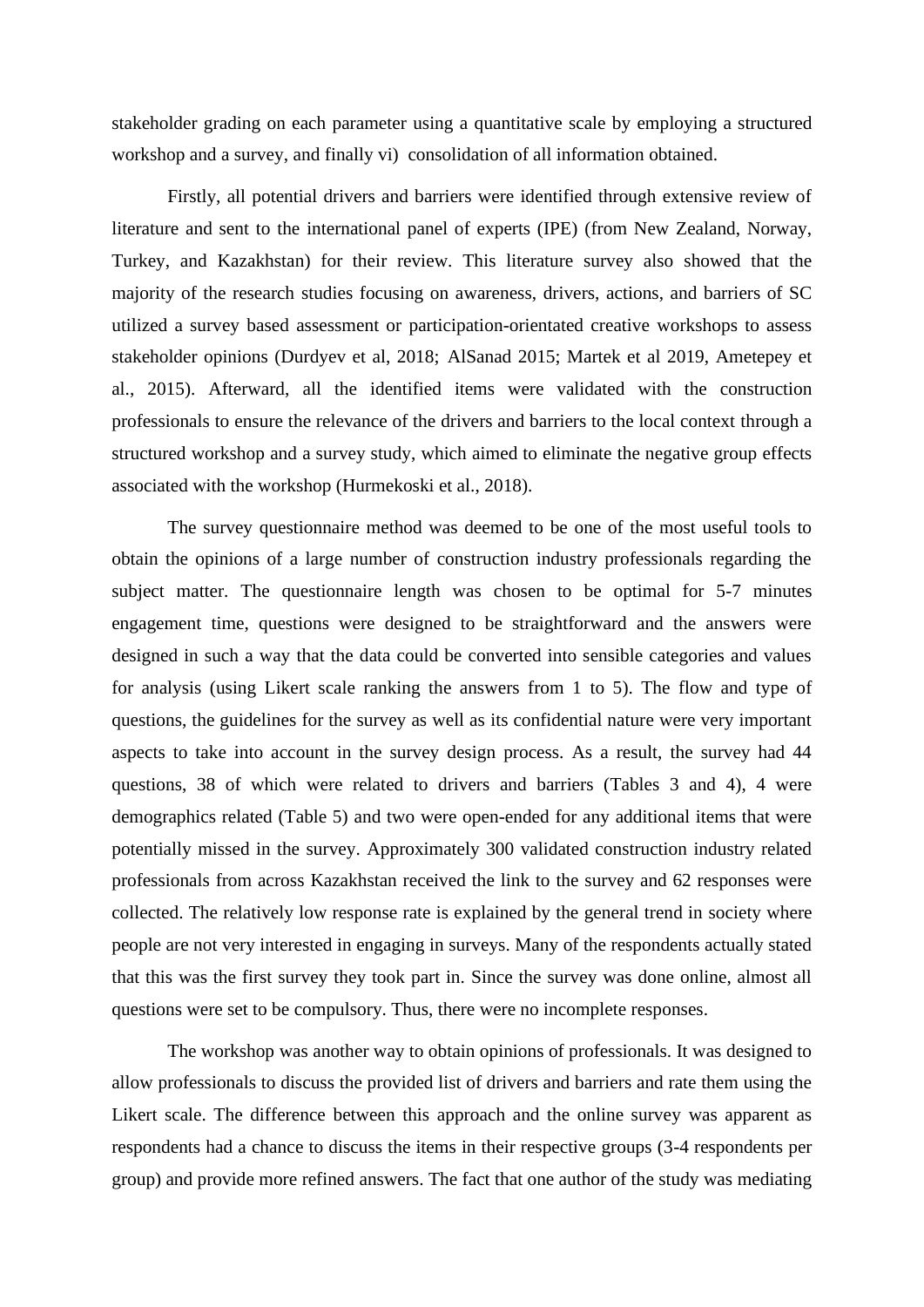the workshop enabled a qualitative understanding of the choices made by the participants to be gained. In total, 25 professionals participated in the workshop.

TwoStep Clustering Component (TSCC) was used to classify all the responses into a few representative clusters with a significant accuracy which represents the ratings of the stakeholders engaged (Park and Baik, 2006; Pan and Li, 2016). TSCC is able to handle both continuous and categorical variables by extending the model-based distance measure. One of the advantages of this clustering algorithm is its usability in the cases where both continuous and categorical variables exist in data sets; also, it allows the number of clusters to be determined automatically (SPSS, 2001).

However, collection of the priority information only from a particular stakeholder group having similar background and experience (e.g. construction professionals either from the local/regional market or from extant literature) may result in biased decisions (Okoli and Pawlowski, 2004; Hurmekoski et al., 2018). Their information can be reliable but strongly dependent on personal skill and experiences, and implicitly local and/or explicitly global contexts. The suggested method deals with this identified problem by extending the scope of the poll with divergent expert opinions via the Delphi method which consolidates the results of the stakeholder surveys and the expert opinion workshop (Atanda, 2019, Luiz et al., 2018; Kamari et al., 2017; Hugé et al., 2010). The overall purpose of using the Delphi technique is to consolidate the opinions of the stakeholders which were collected by different methods. In the first round of the Delphi stage, the stakeholder priority lists along with their indicator ratings and the underlying assumptions were provided to the IPE. IPE members have their own research groups working in a similar area and they voluntarily agreed to participate in the research. They were asked to revise the lists and merge them into one list in the light of the decisions made by their own group of experts. After all the IPE sorted lists were returned, the agreed upon priorities for the items provided were ranked and a new list was formed with agreed and non-agreed items. After that, it was sent back to the IPE for the second round, and they were asked to revise only the non-agreed items. The rounds were continued until a general agreement was reached (it was 3 rounds in our case) on one final priority list of drivers and barriers. This became our context-oriented Decision Support System (DSS) information for SC in Kazakhstan.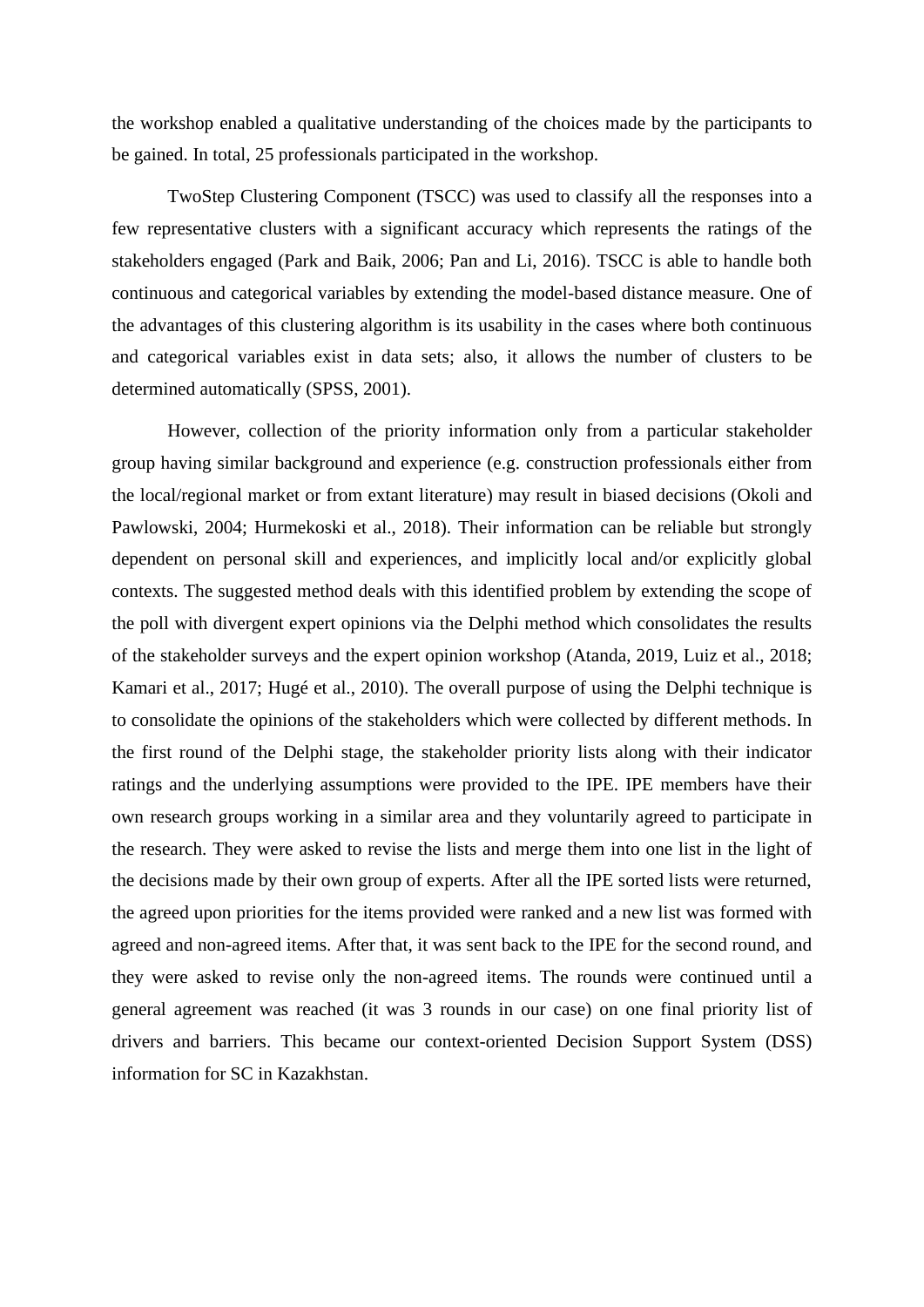

**Figure 1**. SOPP with a DSS cap

# **Results**

# *Formations of the stakeholder representative priority lists*

All the survey results were statistically classified during the second stage of the study. At that point, a handful of priority lists, namely clusters, (2 in both cases) were classified. In addition to these stakeholder representative priority lists, another set of additional priority lists, that were an outcome of the construction professionals' workshop, was obtained. Mean values and standard deviations of the extracted clusters for the drivers and barriers are given in Table 3 and Table 4, respectively.

| <b>Drivers</b>                    | Cluster 1       | Cluster 2       | Workshop       | Combined        |
|-----------------------------------|-----------------|-----------------|----------------|-----------------|
|                                   |                 |                 | Groups         |                 |
| Energy efficiency/conservation    | $4.65 \pm 0.74$ | $3.57 \pm 1.36$ | $4.6 \pm 0.89$ | $4.3 \pm 1.1$   |
| Material/resource efficiency      | $4.73 \pm 0.51$ | $3.67 \pm 0.97$ | $4.2 \pm 0.84$ | $4.35 \pm 0.85$ |
| Water efficiency                  | $4.65 \pm 0.58$ | $3.52 \pm 1.08$ | $4.2 \pm 1.1$  | $4.26 \pm 0.95$ |
| Efficient use of land             | $4.58 \pm 0.81$ | $3.43 \pm 1.12$ | $1.8 \pm 0.84$ | $4 \pm 1.23$    |
| Waste reduction/management        | $4.9 \pm 0.3$   | $3.43 \pm 1.16$ | $4.2 \pm 0.84$ | $4.38 \pm 0.99$ |
| Atmosphere                        | $4.83 \pm 0.45$ | $3.19 \pm 1.33$ | $4.2 \pm 0.84$ | $4.26 \pm 1.13$ |
| Indoor environmental              | $4.8 \pm 0.46$  | $3.86 \pm 1.2$  | $3.2 \pm 1.3$  | $4.38 \pm 0.99$ |
| quality/comfort                   |                 |                 |                |                 |
| Preserving the ecology            | $4.9 \pm 0.3$   | $3.1 \pm 1.22$  | $4.4 \pm 0.89$ | $4.29 \pm 1.12$ |
| Competitive construction industry | $4.65 \pm 0.58$ | $2.76 \pm 1.09$ | $3.6 \pm 0.89$ | $3.97 \pm 1.18$ |
| Life cycle cost                   | $4.65 \pm 0.53$ | $2.52 \pm 1.17$ | $4 \pm 1.22$   | $3.92 \pm 1.28$ |

**Table 3**: Stakeholder representative priority lists ratings for SC drivers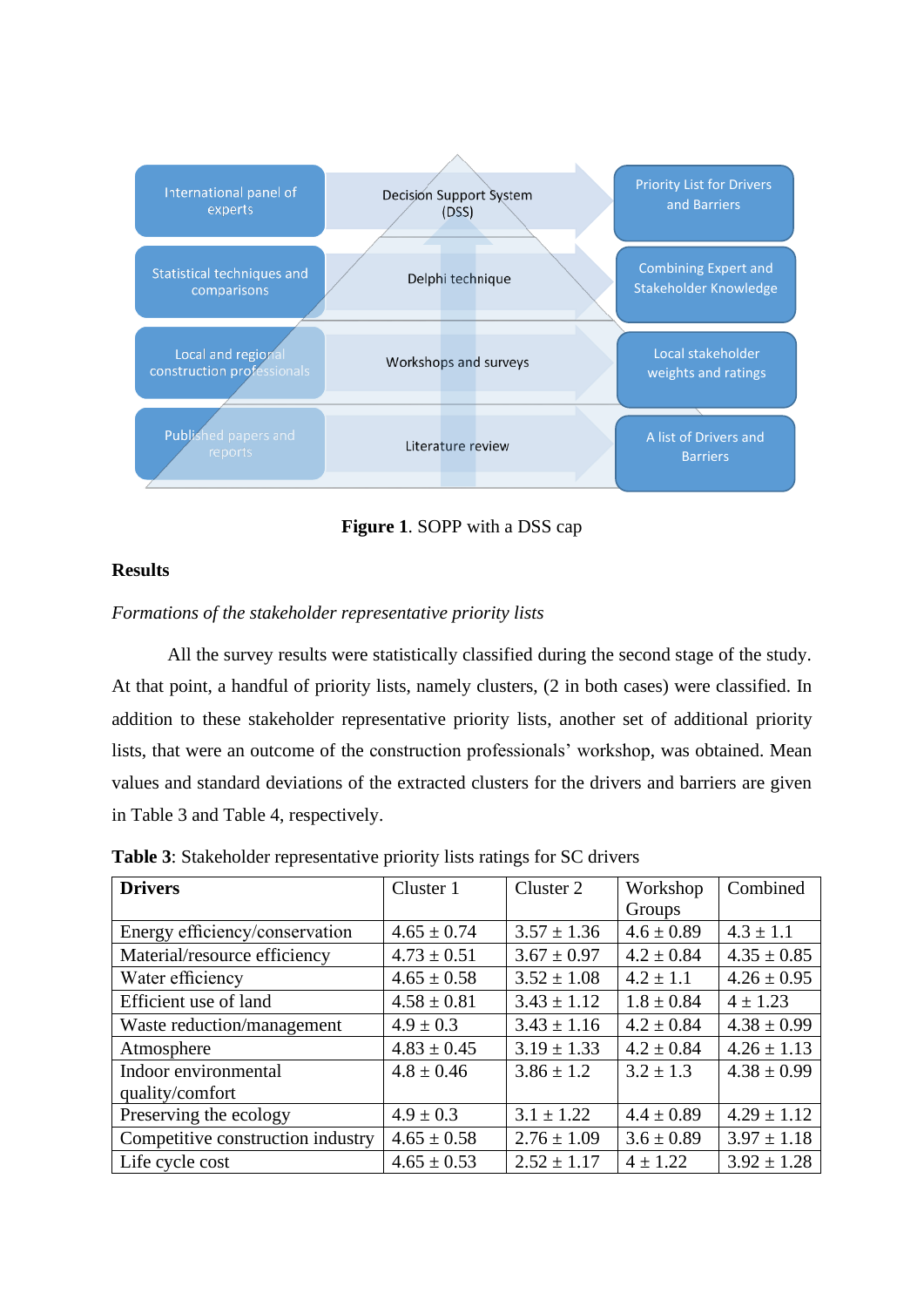| Affordable construction material | $4.5 \pm 0.78$  | $3 \pm 1.26$    | $4\pm0$        | $3.98 \pm 1.16$ |
|----------------------------------|-----------------|-----------------|----------------|-----------------|
| Support of national economy      | $4.48 \pm 0.88$ | $2.76 \pm 1$    | $3.4 \pm 1.67$ | $3.85 \pm 1.26$ |
| Commercial viability             | $4.35 \pm 0.95$ | $3.05 \pm 1.16$ | $4.4 \pm 0.55$ | $3.94 \pm 1.16$ |
| Improvement in industry          | $4.45 \pm 0.93$ | $3.19 \pm 1.03$ | $3.8 \pm 1.64$ | $4 \pm 1.16$    |
| image/reputation                 |                 |                 |                |                 |
| Enhanced health and safety       | $4.7 \pm 0.76$  | $3.48 \pm 1.17$ | $4.6 \pm 0.89$ | $4.3 \pm 1.07$  |
| Collaborative working            | $4.6 \pm 0.78$  | $3.38 \pm 1.12$ | $3 \pm 1.22$   | $4.09 \pm 1.12$ |
| environment                      |                 |                 |                |                 |
| Preserving culture/heritage      | $4.43 \pm 1.03$ | $2.86 \pm 1.15$ | $2.6 \pm 0.89$ | $3.79 \pm 1.32$ |
| Secure industry                  | $4.43 \pm 0.87$ | $2.95 \pm 1.12$ | $4 \pm 1.22$   | $3.92 \pm 1.18$ |
| Community friendly industry      | $4.6 \pm 0.67$  | $3.05 \pm 1.2$  | $3.6 \pm 1.14$ | $4.03 \pm 1.15$ |

**Table 4:** Stakeholder representative priority lists ratings for SC barriers

| <b>Barriers</b>                    | Cluster 1       | Cluster 2       | Workshop       | Combined        |
|------------------------------------|-----------------|-----------------|----------------|-----------------|
|                                    |                 |                 | Groups         |                 |
| Lack of promotion by government    | $4.47 \pm 0.74$ | $2.94 \pm 1.35$ | $3 \pm 1.22$   | $3.94 \pm 1.2$  |
| Lack of regulations and policies   | $4.6 \pm 0.58$  | $2.67 \pm 1.14$ | $3.8 \pm 1.3$  | $4.02 \pm 1.18$ |
| Lack of government incentives      | $4.47 \pm 0.74$ | $2.83 \pm 1.04$ | $3.2 \pm 0.84$ | $3.92 \pm 1.11$ |
| Lack of enforcement                | $4.21 \pm 0.97$ | $2.44 \pm 0.86$ | $4 \pm 1$      | $3.71 \pm 1.21$ |
| High cost of sustainable options   | $4.58 \pm 0.88$ | $3.22 \pm 1.26$ | $4.8 \pm 0.45$ | $4.23 \pm 1.15$ |
| Longer pay back periods            | $4.58 \pm 0.66$ | $3.22 \pm 1.44$ | $4 \pm 0.71$   | $4.17 \pm 1.1$  |
| Economic needs are given higher    | $4.53 \pm 0.8$  | $2.94 \pm 0.94$ | $3.4 \pm 1.14$ | $4.02 \pm 1.12$ |
| priority                           |                 |                 |                |                 |
| Lack of financial incentives       | $4.4 \pm 0.82$  | $2.83 \pm 1.2$  | $3.4 \pm 1.14$ | $3.89 \pm 1.18$ |
| Limited understanding from         | $4.51 \pm 0.67$ | $2.5 \pm 1.1$   | $2.8 \pm 0.84$ | $3.83 \pm 1.24$ |
| stakeholders                       |                 |                 |                |                 |
| Knowledge on benefits of           | $4.63 \pm 0.66$ | $2.83 \pm 1.29$ | $3 \pm 1.22$   | $4.02 \pm 1.23$ |
| sustainable is limited             |                 |                 |                |                 |
| Knowledge on sustainable           | $4.58 \pm 0.63$ | $2.61 \pm 1.24$ | $3.2 \pm 0.84$ | $3.94 \pm 1.23$ |
| technologies is limited            |                 |                 |                |                 |
| Lack of green suppliers and        | $4.3 \pm 0.77$  | $2.94 \pm 1.26$ | $2.4 \pm 1.14$ | $3.79 \pm 1.18$ |
| limited information                |                 |                 |                |                 |
| Lack of demonstration projects     | $3.93 \pm 1.03$ | $3.11 \pm 1.23$ | $2.4 \pm 1.67$ | $3.59 \pm 1.23$ |
| Lack of education and training for | $4.51 \pm 0.67$ | $3.06 \pm 1.3$  | $3.6 \pm 1.34$ | $4.05 \pm 1.13$ |
| construction professionals         |                 |                 |                |                 |
| Lack of competence in              | $4.37 \pm 0.79$ | $2.83 \pm 1.2$  | $4.6 \pm 0.55$ | $3.97 \pm 1.14$ |
| sustainability                     |                 |                 |                |                 |
| Lack of professional               | $4.16 \pm 0.97$ | $2.72 \pm 1.07$ | $4 \pm 0.71$   | $3.76 \pm 1.16$ |
| capabilities/designers             |                 |                 |                |                 |
| Less priority is given to          | $4.44 \pm 0.8$  | $3 \pm 1.37$    | $4.2 \pm 0.45$ | $4.03 \pm 1.15$ |
| sustainability during the bidding  |                 |                 |                |                 |
| stage                              |                 |                 |                |                 |
| Lack of clients' interest          | $4.07 \pm 0.99$ | $2.61 \pm 1.2$  | $3.8 \pm 1.3$  | $3.65 \pm 1.23$ |
| Reluctance to shift from the       | $4.44 \pm 0.67$ | $3 \pm 1.08$    | $3.6 \pm 0.89$ | $3.98 \pm 1.03$ |
| conventional methods               |                 |                 |                |                 |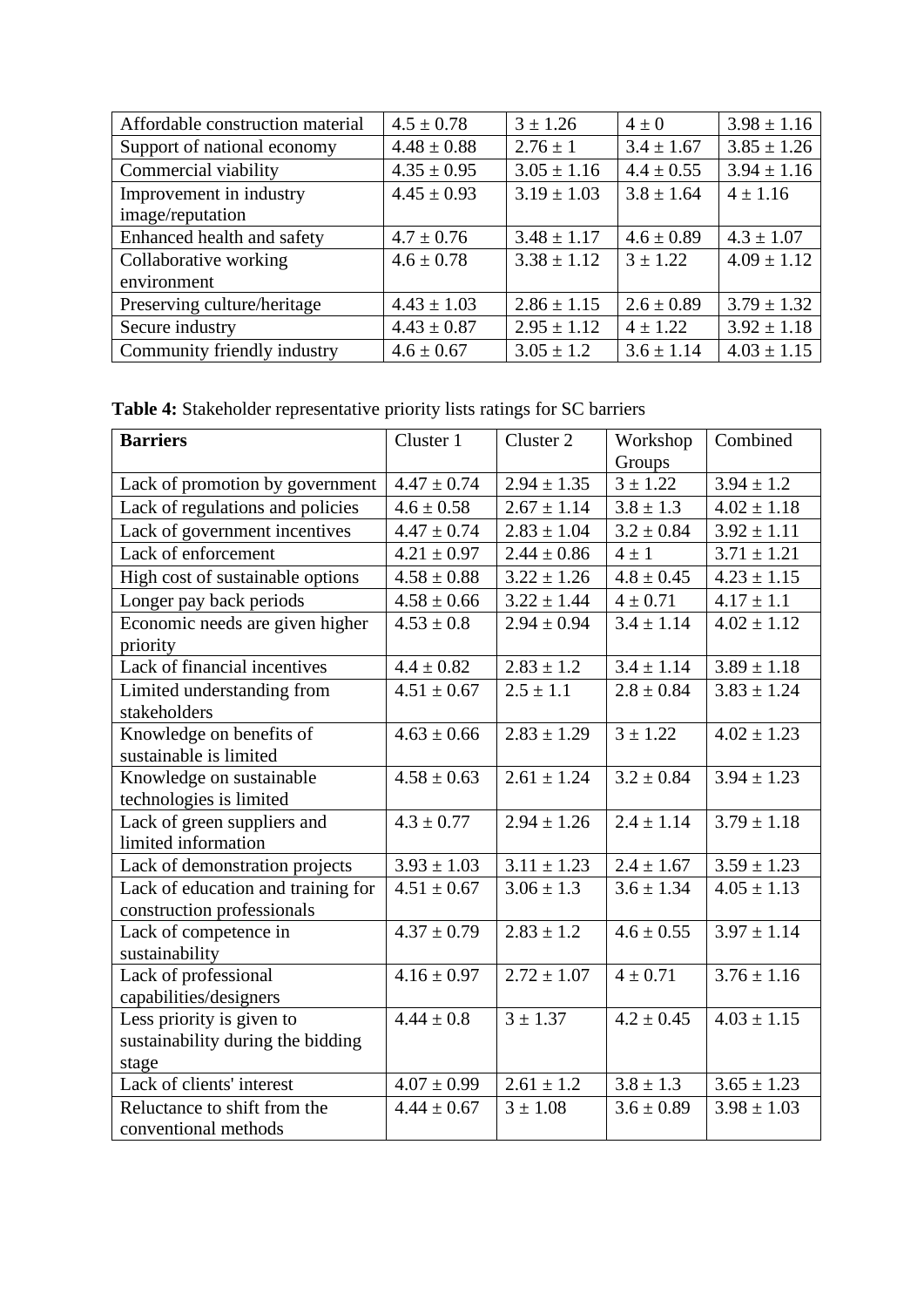The role, work, experience and awareness are the nominal parameters collected from the respondents. They were also analyzed and their contributions into the clusters are reported in Table 5.

|                 | <b>Role</b>       |                | Architect   | Controller     | Director   | Engineer     | Manager     | Other |
|-----------------|-------------------|----------------|-------------|----------------|------------|--------------|-------------|-------|
|                 | Cluster           | $\mathbf{1}$   | 7.5%        | 10.0%          | 15.0%      | 20.0%        | 30.0%       | 17.5% |
|                 |                   | $\overline{2}$ | 4.8%        | 0.0%           | 9.5%       | 42.9%        | 33.3%       | 9.5%  |
|                 | Work              |                | Client      | Consultant     | Contractor | Gov.         | Subcont     |       |
|                 | Cluster           | $\mathbf{1}$   | 40.0%       | 17.5%          | 22.5%      | 12.5%        | 7.5%        |       |
|                 |                   | $\overline{2}$ | 38.1%       | 23.8%          | 14.3%      | 14.3%        | 9.5%        |       |
| Drivers         | <b>Experience</b> |                | $<$ 5 years | 5-7 years      | 5-7 years  | $7-10$ years | $>15$ years |       |
|                 | Cluster           | $\mathbf{1}$   | 45.0%       | 10.0%          | 10.0%      | 17.5%        | 5.0%        |       |
|                 |                   | $\overline{2}$ | 57.1%       | 4.8%           | 4.8%       | 19.0%        | 4.8%        |       |
|                 | <b>Awareness</b>  |                | Heard       | No             | Yes        |              |             |       |
|                 | Cluster           | $\mathbf{1}$   | 30.0%       | 7.5%           | 62.5%      |              |             |       |
|                 |                   | $\overline{2}$ | 33.3%       | 4.8%           | 61.9%      |              |             |       |
|                 |                   |                |             |                |            |              |             |       |
|                 | <b>Role</b>       |                | Architect   | Controller     | Director   | Engineer     | Manager     | Other |
|                 | Cluster           | $\mathbf{1}$   | 2.3%        | 7.0%           | 14.0%      | 25.6%        | 30.2%       | 20.9% |
|                 |                   | 2              | 16.7%       | 5.6%           | 11.1%      | 33.3%        | 33.3%       | 0.0%  |
|                 | Work              |                | Client      | Consultant     | Contractor | Gov          | Subcont     |       |
|                 | Cluster           | $\mathbf{1}$   | 46.5%       | 18.6%          | 16.3%      | 14.0%        | 4.7%        |       |
|                 |                   | $\overline{2}$ | 22.2%       | 22.2%          | 27.8%      | 11.1%        | 16.7%       |       |
|                 | <b>Experience</b> |                | $<$ 5 years | 5-7 years      | 5-7 years  | $7-10$ years | $>15$ years |       |
| <b>Barriers</b> | Cluster           | $\mathbf{1}$   | 53.5%       | 9.3%           | 23.3%      | 14.0%        | 0.0%        |       |
|                 |                   | $\overline{2}$ | 38.9%       | 5.6%           | 5.6%       | 33.3%        | 16.7%       |       |
|                 | <b>Awareness</b>  |                | Heard       | N <sub>o</sub> | Yes        |              |             |       |
|                 | Cluster           | $\mathbf{1}$   | 34.9%       | 4.7%           | 60.5%      |              |             |       |

**Table 5:** Stakeholder contributions into the clusters

In terms of sorting or prioritization there are significant differences in clusters; however, the most significant difference is obtained with the given scores for all the items. Cluster 2 scores are significantly lower for all the cases; drivers range [2.52-3.86] and barriers range [2.44-3.22], while Cluster 1 scores had higher levels of estimates [4.35 - 4.90] and [3.93-4.63], respectively. It seems that the clustering algorithm separated the cases based on their scoring ranges. In addition to that, the workshop group evaluations provided more fluctuating scoring in the range of [1.80 - 4.60] and [2.40-4.80], respectively.

There is strong disagreement in the rankings in some of the priority lists, which shows some significant differences between the groups. For instance, only one item (Material/resource efficiency) was sorted in the top five items in all the lists, and even, some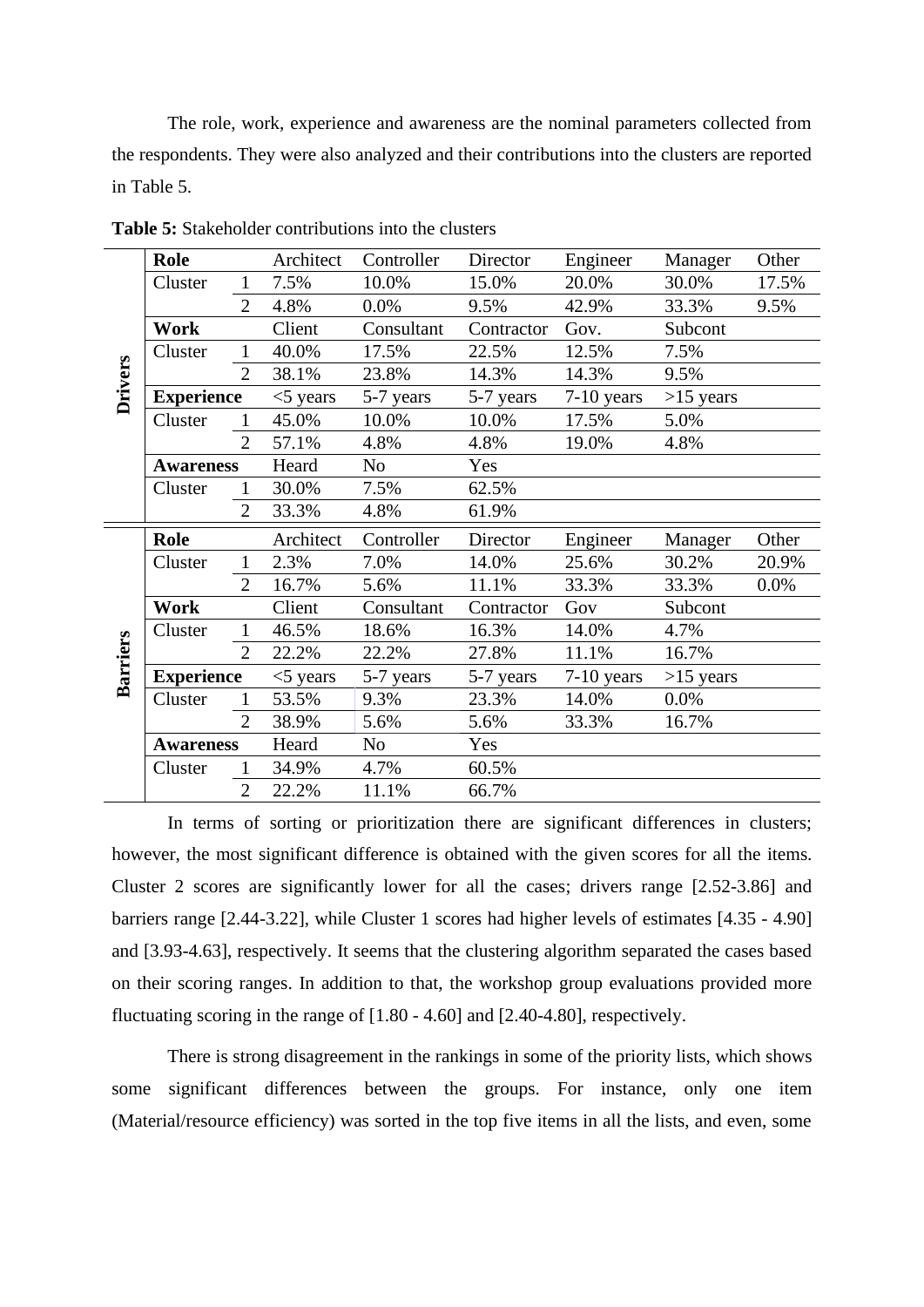top-ranked items in one list, are listed in the bottom levels of the other lists (e.g. Indoor environmental quality/comfort).

The results indicate that the rating numbers are subjective and show significant variations according to respondents' profile and data collection methodology. For example, Cluster 1 in the priority list is largely clients (66.7%) and contractors (75.0%) who are mostly controllers and directors with midlevel experience (5-15 years) (Table 5), a representative group of experienced construction company managers who tend to give higher scores in each indicator. Less experienced engineers working for the government had a tendency to give lower level scores in Cluster 2.

Our findings also revealed that significantly different results were obtained by employing different tools (online surveys vs group workshops) due to their differences in procedures. In the survey method, respondents did not have in-person expert explanations but written descriptions), and moreover, they had the questions in an order without knowing what the next item was. On the other hand, workshop groups had a brief expert explanation prior to their engagement, they had a chance to ask questions, and they got all the items in a single page which provided a higher level of understanding to make pairwise multiple comparisons by checking all the items during the given time. As a result, online and workshop based local expert surveying methods ended up with different results in the ratings. It can be easily speculated that it is very likely to get different sets of rating scores with different procedures in every new challenge.

All the above discussions and results confirm our hypothesis which suggests that collecting priority information from only local experts using online surveys or workshop methods may have serious limitations. Such results need to be consolidated by a higher level expert knowledge system, e.g. the IPEs in our case, as suggested by the last stage of our proposed methodology. The following section extended the consolidated results.

### *Consolidation of the priority lists*

The final stage of the data analysis was carried out with the help of the IPE. The IPE members, independently from each other, merged the three priority lists provided. In total, three iterations were carried out to come up with the consolidated lists of drivers and barriers of the construction industry of Kazakhstan (Tables 6 and 7, respectively). The consolidated lists present ranked drivers and barriers according to their priorities. Depending on the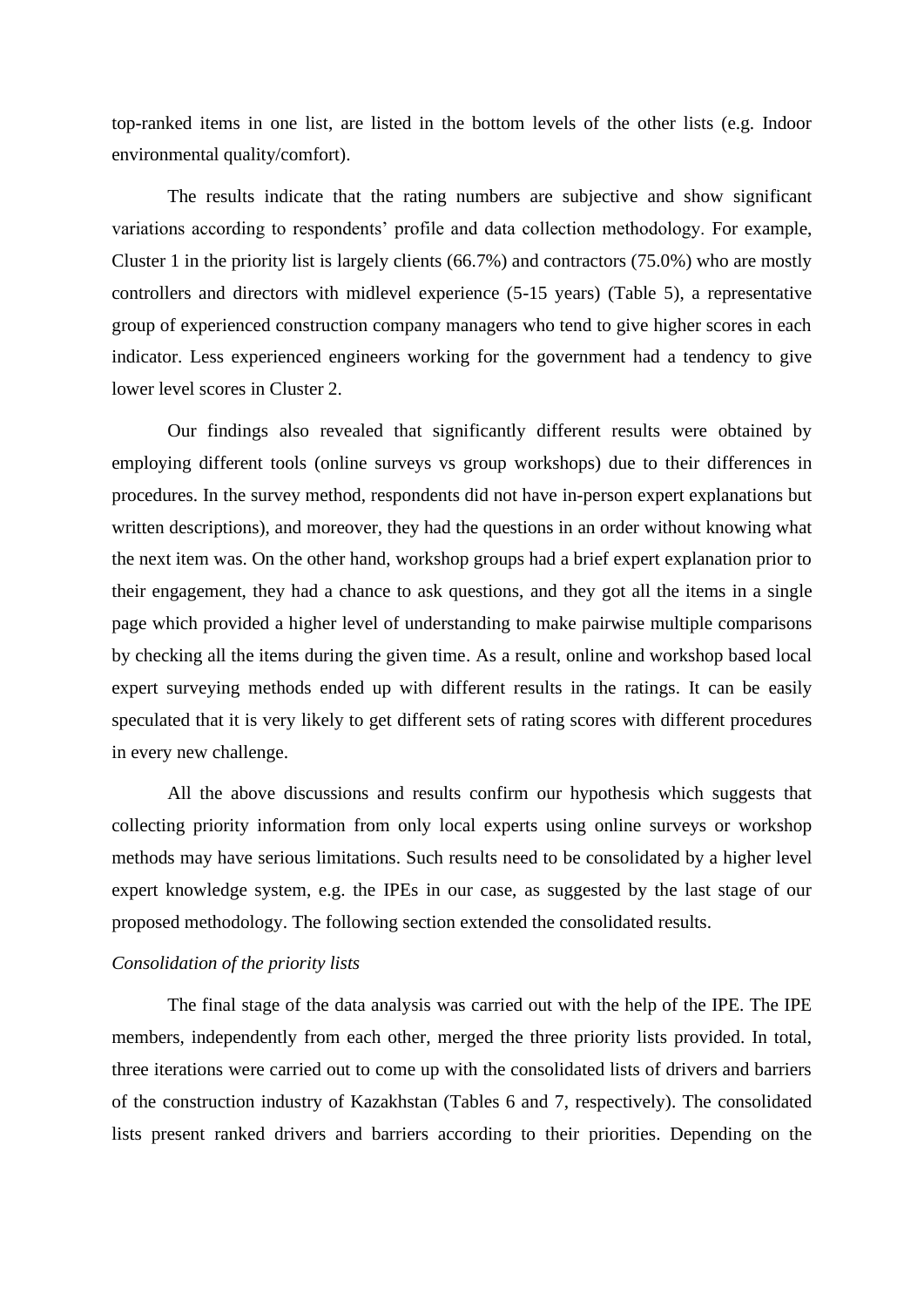position in the lists, the four Priority Levels (PLs) were assigned to the drivers and barriers, namely Extensive, Significant, Moderate and Minor from Level 4 to Level 1.

| <b>Priority</b> | <b>Consolidated list for the drivers</b> |
|-----------------|------------------------------------------|
| Extensive       | Energy efficiency/conservation           |
|                 | Material/resource efficiency             |
|                 | Enhanced health and safety               |
|                 | Preserving ecology                       |
|                 | Waste reduction/management               |
| Significant     | Indoor environmental quality/comfort     |
|                 | Water efficiency                         |
|                 | Community friendly industry              |
|                 | Atmosphere                               |
|                 | Affordable construction material         |
| Moderate        | Life cycle cost                          |
|                 | Improvement in industry image/reputation |
|                 | Collaborative working environment        |
|                 | Commercial viability                     |
|                 | Competitive construction industry        |
| Minor           | Secure industry                          |
|                 | Support of national economy              |
|                 | Preserving culture/heritage              |
|                 | Efficiency use of land                   |

Table 6: Consolidated list for the drivers

Table 7: Consolidated list for the barriers

| <b>Priority</b> | <b>Consolidated list for the barriers</b>                        |
|-----------------|------------------------------------------------------------------|
| Extensive       | The higher cost of sustainable building option                   |
|                 | Longer payback periods                                           |
|                 | Lack of professional expertise in sustainability                 |
|                 | Sustainability criteria is not considered in the bid evaluation  |
|                 | Limited knowledge on clear benefits of sustainable practices     |
| Significant     | Higher priority is given to economic needs                       |
|                 | Lack of training and education for professionals                 |
|                 | Lack of promotion by government                                  |
|                 | Lack of government incentives                                    |
|                 | Resistance to change from the use of traditional methods         |
| Moderate        | Lack of knowledge on sustainable technologies                    |
|                 | Lack of codes and regulations that cover sustainable procurement |
|                 | Lack of financial incentives                                     |
|                 | Shortage in green suppliers and information                      |
|                 | Lack of professional capabilities/designers                      |
| Minor           | Limited understanding from stakeholders                          |
|                 | Lack of enforcement                                              |
|                 | Lack of demonstration projects                                   |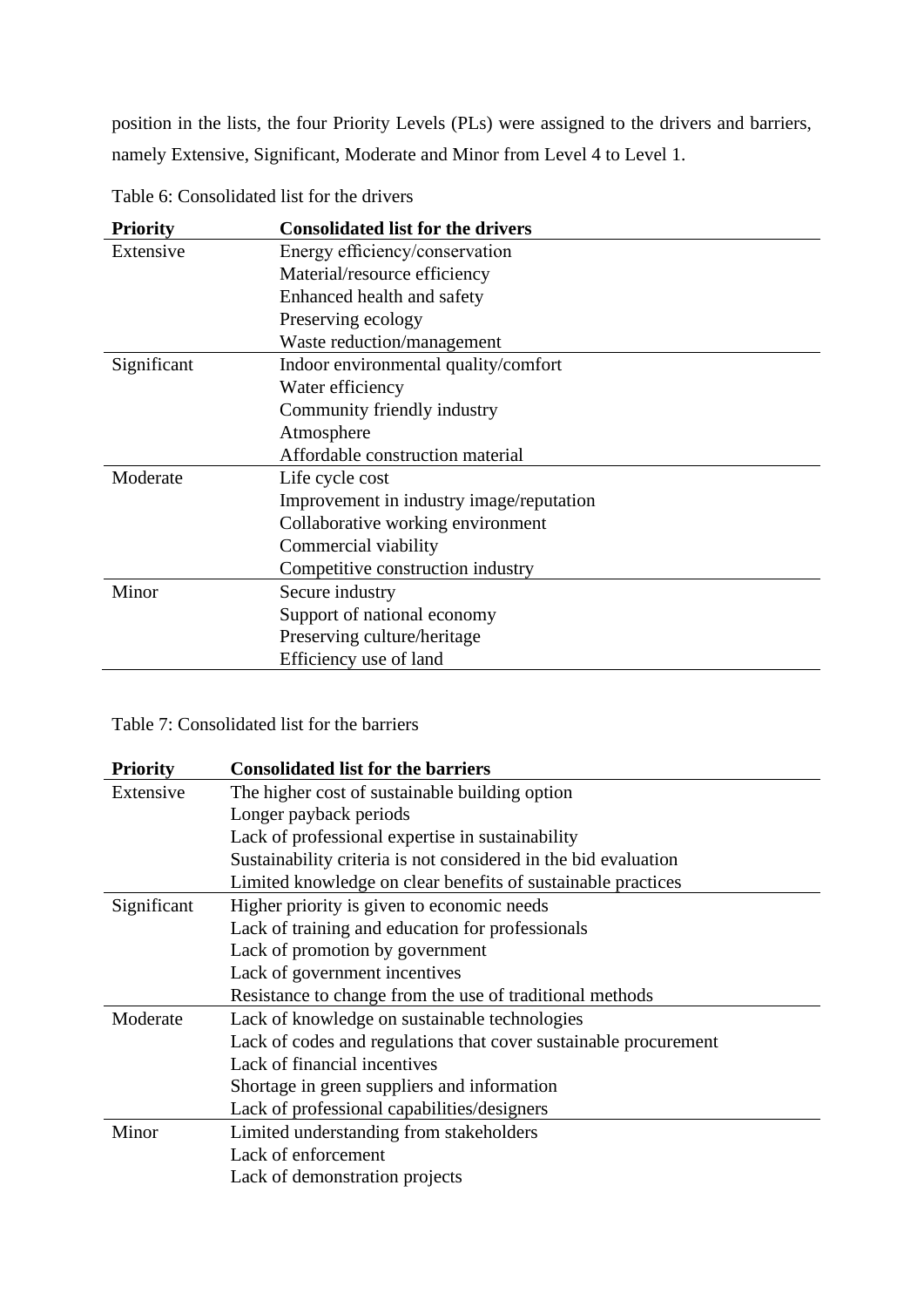Lack of clients' interest

As mentioned in the previous section, two cluster groups and the group workshop results were not similar. In the process of consolidation, the IPE aimed to streamline the priority levels of respective drivers and barriers based on a comparative analysis. This process actually allowed experts to merge the three priority lists based on their experience and knowledge of the subject matter. During the consolidation, it was evident that some of the high or low priority items from one list (e.g. Cluster 1) were in lower or higher positions in the final consolidated list. The study aimed to see to what extent those changes were significant. In order to assess the significance of changes, the study investigated the level of change by estimating the difference between the final and initial priority levels. So if one item from Cluster 1, for example, was initially falling under Extensive Priority level (Level 4) but ended up in the Moderate Priority level (Level 2) in the consolidated list, the extent of the change would be equal to two - meaning that the change is significant.

In the case of drivers from Cluster 1, the number of items which had *no change* in the priority level were 7, a *change of one level* were 12, and a *change of two levels* were 0 . This is a good outcome as the consolidated list is relatively similar to this cluster's results. In case of drivers from Cluster 2, these values were 7, 10 and 2 (Efficient use of land and Preserving the ecology) respectively. For the group workshop, these values were 11, 6 and 2 (Commercial viability and Indoor environmental quality/comfort) respectively. In the case of barriers from Cluster 1, the values were 12, 2 and 5 (Lack of codes and regulations that cover sustainable procurement; Lack of knowledge on sustainable technologies; Limited understanding from stakeholders; Sustainability criteria is not considered in the bid evaluation; Lack of professional expertise in sustainability); from Cluster 2 the values were 10, 6, 0 (and 3 items had *change of three levels* - Lack of demonstration projects; Limited knowledge on clear benefits of sustainable practices; Lack of professional expertise in sustainability); from group workshop the values were 10, 6, 1 (Lack of clients' interest), (and 2 items had *change of three levels -* Lack of enforcement; Limited knowledge on clear benefits of sustainable practices). As it can be seen from the numbers above, in the case of drivers, Cluster 1 had quite a strong similarity to the consolidated list with no items changing position more than one level. At the same time, Cluster 2 and group workshop results had only 2 items changing position 2 levels. In the case of barriers, the situation is slightly different since all the three priority lists had more than one item which changed 2-3 positions.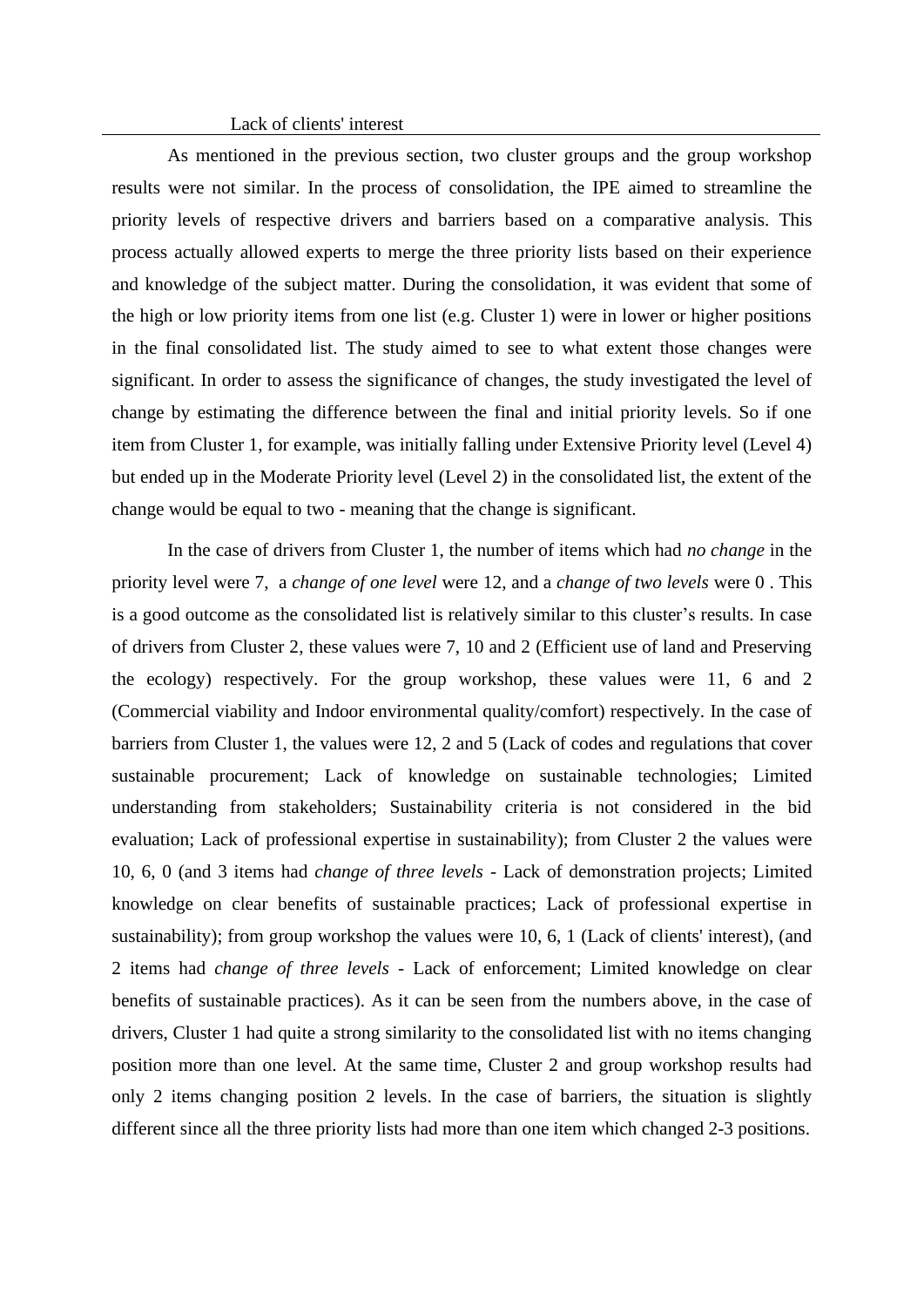Another way to analyze the study results was to split the factors within drivers and barriers into priority levels. Drivers were grouped into environmental, social and economic factors. Barriers, in turn, were grouped into factors such as government, cost, knowledge and information, workforce, client and market. In the case of drivers, it was found that most of the Extensive and Significant drivers are environment related (7 out of 10), the remaining drivers were social (2 out of 10) and economic (1 out of 10). 4 out 5 drivers ranked as Moderate were economic drivers, with 1 out 5 being a social driver. The remaining 4 Minor drivers were 1 environmental, 1 economic and 2 social. It is evident from Table 6 and the data above that most of the extensively important drivers are environment-related ones. This could be explained by the conventional understanding of sustainability metaphors, e.g. a bias to think that is more of an environmental concept, although 60.5% of respondents stated that they know that sustainability is based on three pillars. In fact, the term sustainability does not have a direct translation in the local language. The closest option is "green", the term that is well connected with ecology. In turn, socio-economic drivers are located in the second half of the table with less priority given.

In case of the barriers, the highest ranked ones are directly related to economic and knowledge related aspects. In fact, 2 out of 5 Extensive barriers are cost related. This is most likely related to the fact that stakeholders tend to believe that a prohibitively high cost of sustainability measures plays a hindering role. These are followed by the government related issues such as lack of government promotion and incentives. 2 out 5 significant barriers were government related. The remaining barriers were spread across the priority levels. This implies that stakeholders believe that sustainable construction is hindered by a set of factors combining the availability of knowledge and information, the issues related to workforce as well as the readiness of clients and the market.

### **Discussion**

As it can be seen from Table 6, the majority of the most essential drivers of sustainable construction are environment-related. For example, such drivers as "Energy efficiency/conservation, Material/resource efficiency, Preserving ecology, Waste reduction/management, Water efficiency, and Atmosphere" were ranked as the most critical ones. These findings, in fact, can be supported by the results of the previous study by the authors (Tokbolat et al, 2018). In this previous study, all buildings in Kazakhstan, Astana, which was chosen as a representational city, were grouped as "new" and "old" buildings with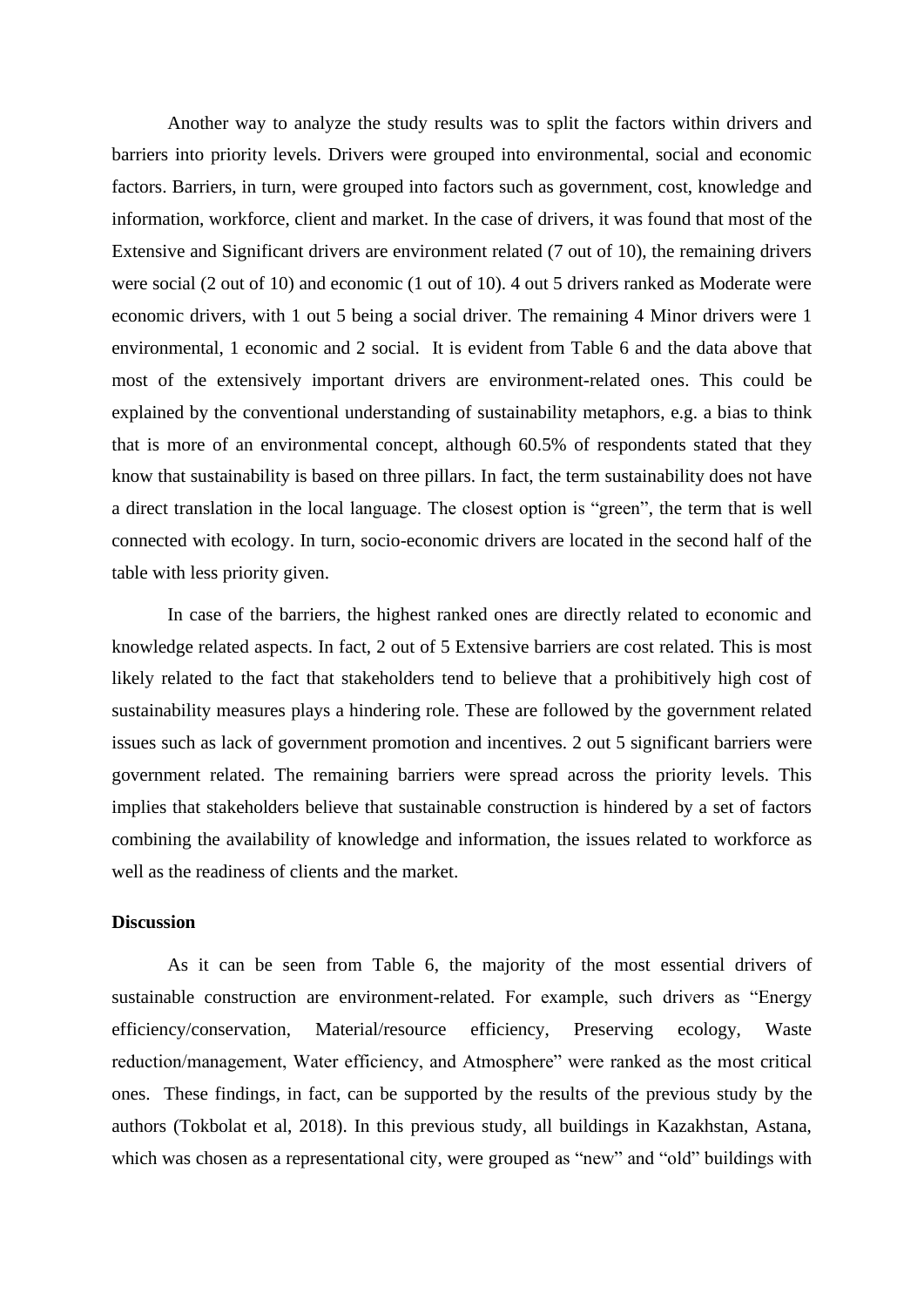sub-categorization based on their class and materials that were used for construction. The study concluded that within the "new" Economy class, with buildings which were found to be least sustainable, greater attention should be paid to environment-related aspects, particularly to improving the sustainability level using surrounding ecosystems such as land and water. With all "new" buildings regardless of their class it was suggested that attention be paid to waste management and use of materials. In the case of "old" buildings, the highest priority was given to waste management, use of materials, energy consumption, and sustainable use of ecosystems.

In the case of the barriers, the highest ranked ones are primarily related to economic, governmental support and knowledge associated aspects, such as "The higher cost of sustainable building option, Longer payback periods, Lack of professional expertise in sustainability, Sustainability criteria is not considered in the bid evaluation, Limited knowledge on clear benefits of sustainable practices, Higher priority is given to economic needs, Lack of training and education for professionals, Lack of promotion by government, Lack of government incentives". Another study by Tokbolat & Calay (2015), that attempted to understand the awareness level of sustainability concepts among construction companies and general public in the UK and Kazakhstan, supports the outcomes of the current research confirming that the key barriers of sustainable construction in Kazakhstan are economic, governmental support and knowledge related. The study found that Kazakhstan's construction companies see "economic restrictions, strict regulations, poor awareness of sustainability and a short period focus" as the main barriers of sustainable construction. The same study reported that in the general public's view the main barriers are "a lack of experience and practice of the construction workers, poor legal enforcement, poor understanding of the concept, and economic burdens".

#### *Implications for the Construction Frontline*

In the global perspective, the outcomes of this study would deepen the understanding of the impact of barriers and drivers of sustainable construction in a typical developing country's reality. At the same time, the findings of this research article are of high significance in the local context, particularly for the construction industry of Kazakhstan. As Kazakhstan's government strives to comply with the commitments made in the framework of various sustainability-related international conventions and agreements, such as for example, the Paris Agreement, it rigorously seeks ways to reduce greenhouse gas emissions and at the same time efficiently use its energy resources. The country's construction industry, which is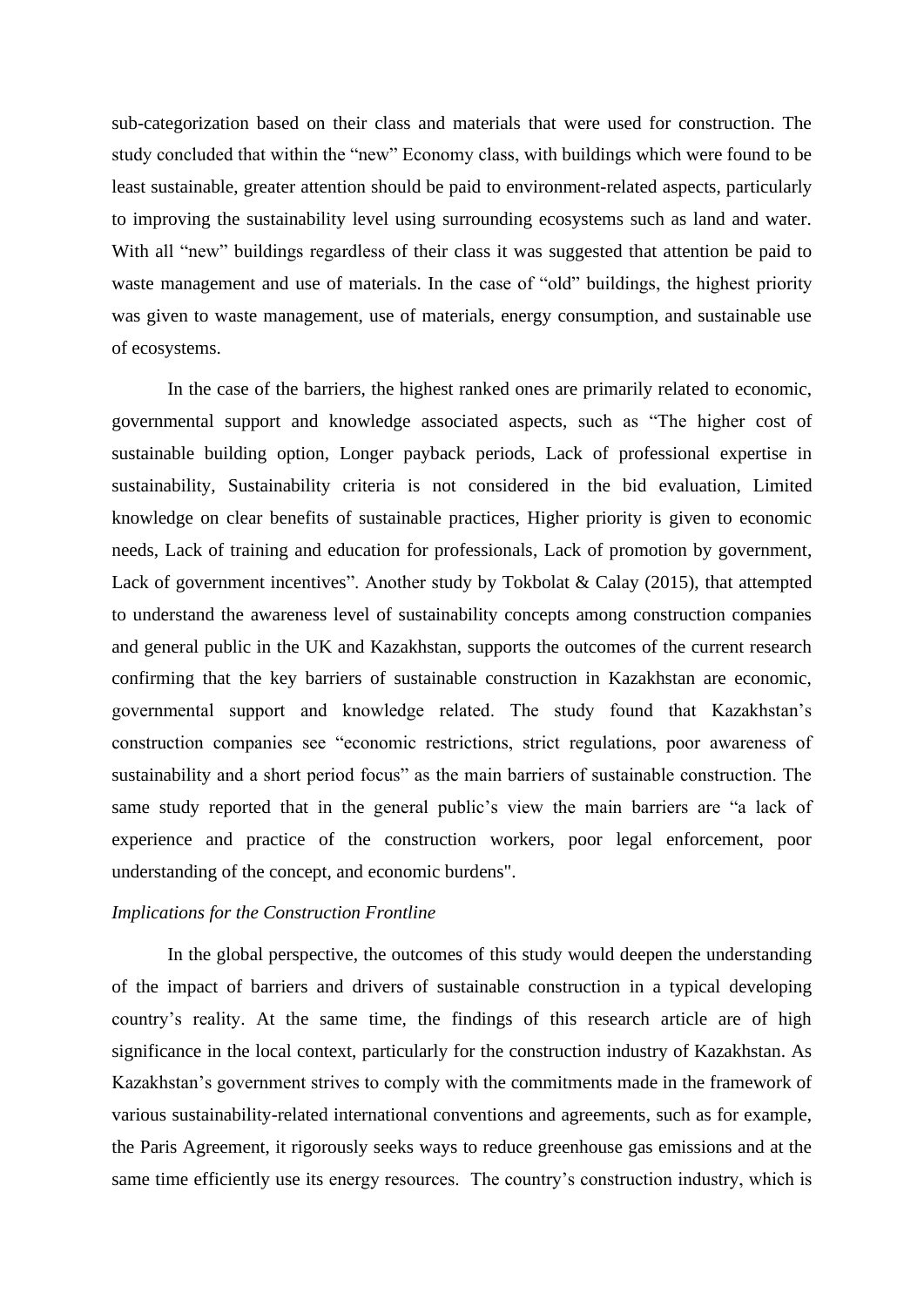among the most significant energy consumers and GHG emitters, is experiencing pressure from the government to be more sustainable than it is now. Therefore, the construction industry would benefit from the outcomes of this study as it suggests the ways to achieve sustainability by identifying and prioritizing respective barriers and drivers. Although, players of Kazakhstan's construction industry tend to refer to various drivers and barriers of sustainability, there was a lack of structured understanding of their impact and their priority level. This study fills this gap. Both the government and construction industry related stakeholders are provided with comprehensive priority lists of barriers and drivers they should address in order to meet the targeted sustainability objectives. These lists are believed to be valuable indicators for decision-making at all levels by respective parties. It is thought that addressing drivers and barriers according to their priority level can be among some of the most effective ways of increasing sustainability levels in the construction industry. However, it must be realized that the priority levels of particular drivers and barriers can change over time due to changing economic and political reality, technological advancement and increasing awareness of sustainability and pressing needs of climate change mitigation and adaptation.

## **Conclusions**

Sufficient evidence shows that the past two decades have witnessed increased concern for the devastating impact of the construction industry on our eco-system and its depletion of natural resources. This has increased promotion of sustainable building technologies and practices to reduce natural resource consumption, and the threatening environmental impact of the built environment. These practices seem to be increasingly adopted as long as the inhibiting barriers are overcome. As in other developing countries, Kazakhstan has been experiencing a rapid urbanization, where the construction industry undertakes a crucial role. Therefore, there is a need to investigate factors that are potential triggers and barriers inhibiting the adoption of SC in the local context of Kazakhstan.

This study suggests an original methodological perspective to consolidate and prioritize stakeholder opinions gathered from local experts to achieve more consistent decisions. It can be concluded that online surveying methods in stakeholder opining research had some drawbacks which can possibly lead to less reliable data. The lack of a trained interviewer or in person expert explanations to clarify is the most significant drawback that was experienced in this study. A better tool might be 'one to one interviews' which could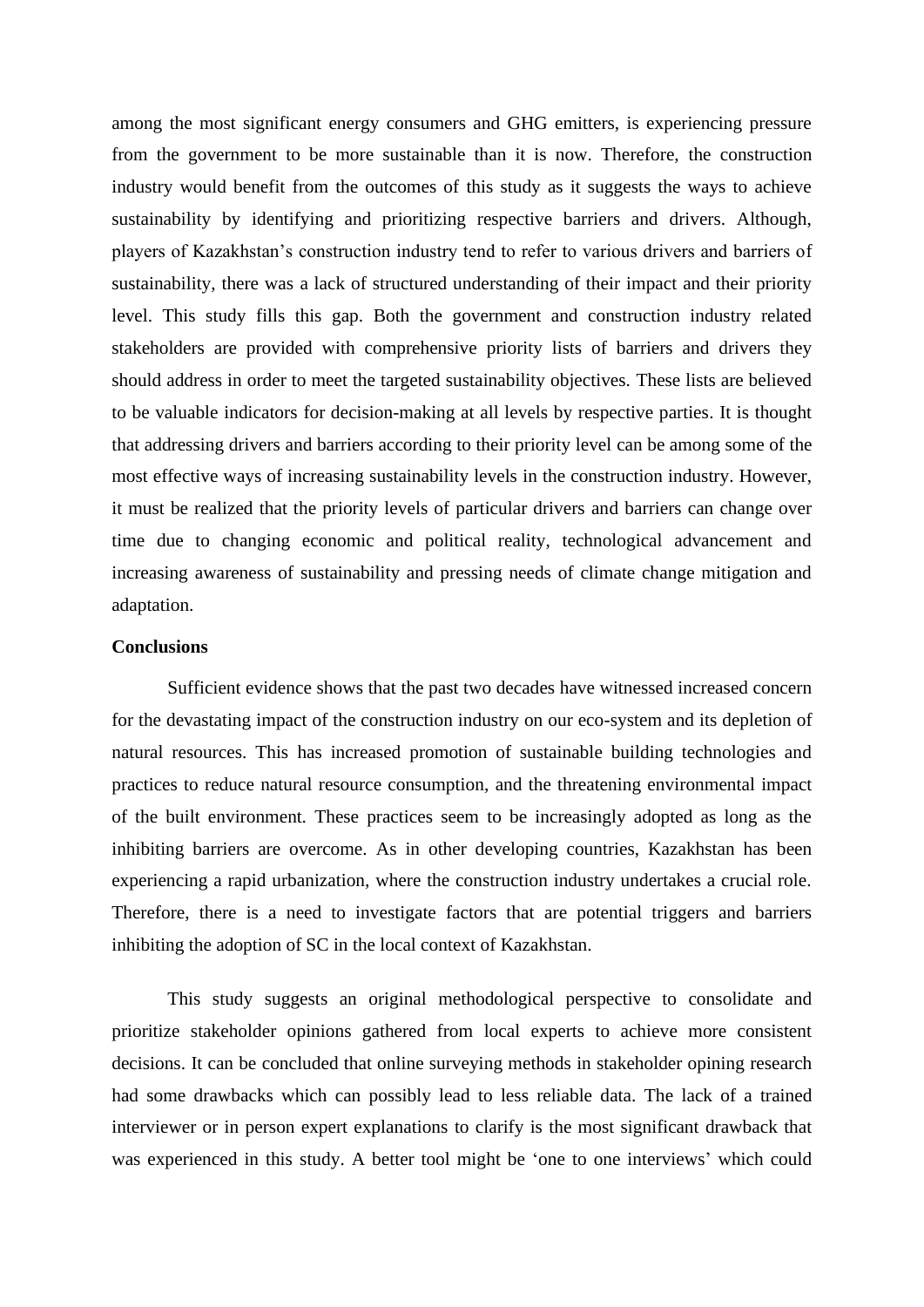eliminate this drawback, but still allow subjective results to be obtained. A structured workshop with stakeholders who have different levels of experience and background is a better solution, although it needs to be guided by an expert. . It is suggested that external experts be employed, e.g. International Panel of Experts, to refine the results obtained from the earlier mentioned tools.

The study has identified the priority lists for drivers and barriers for implementation in the context of Kazakhstan. Consolidated lists of drivers and barriers suggest their respective significance. These lists are thought to be useful indicators for stakeholders to use throughout their decision-making processes. It is believed that labelling the respective drivers and barriers according to their priority level would help to effectively improve the issues of sustainable construction. Specifically, in the case of SC drivers, the utmost importance should be given to aspects related to environmental issues in Kazakhstan. For example, Energy efficiency/conservation or Material/recourse efficiency are the highest ranked drivers of SC. There is also a high level of agreement that drivers related to social sustainability are significant compared to, for example, economic drivers. Drivers such as Enhanced health and safety, Indoor environmental quality/comfort and Community friendly industry are some of the highest ranked social drivers. It can be concluded that for SC to be advanced in Kazakhstan, in the opinion of stakeholders as well as the International Panel of Experts, aspects related to environment and social reality can be the strongest motivating force. This can be explained by the fact that although Kazakhstan is a relatively wealthy country with significant investments in the construction industry, there is no significant change in the level of sustainability, so the financial aspect does not seem to be changing the sustainabilityrelated paradigm in the country.

Opposite to this, it can be observed that a great portion of SC barriers are actually related to economic aspects. In fact, barriers such as Higher cost of sustainable building option, Longer payback periods, Sustainability criteria is not considered in the bid evaluation, Higher priority is given to economic needs, are all ranked as very significant aspects. These are followed by government as well as awareness/education related barriers. For example, Lack of professional expertise in sustainability, Limited knowledge on clear benefits of sustainable practices, Lack of training and education for professionals, Lack of promotion by government, Lack of government incentives, are all ranked as significant barriers.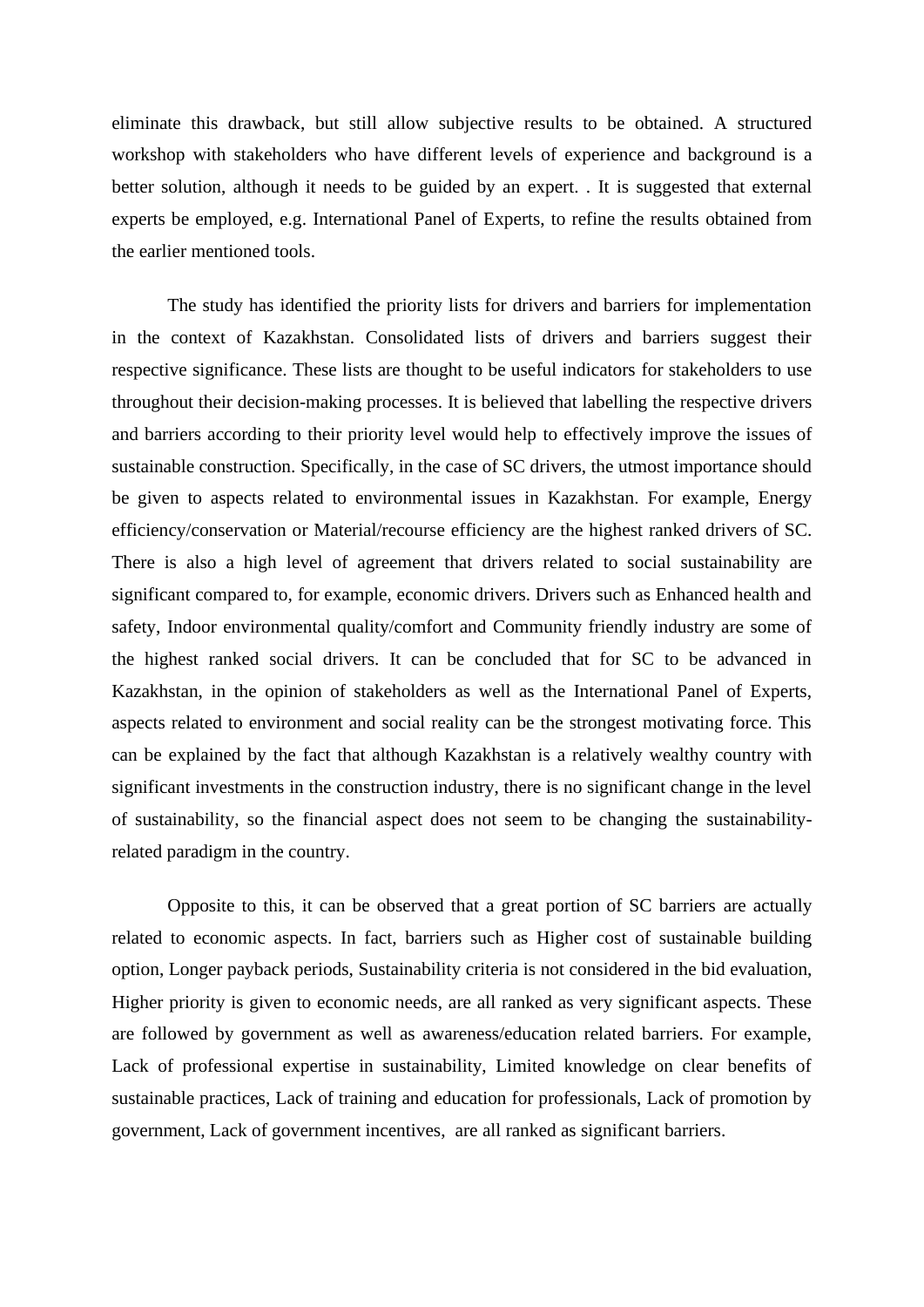The construction industry and the government would benefit from addressing the significant drivers and barriers. However, to address the issues of SC, all the drivers and barriers should be addressed at a system level since the concept of sustainability, in general, requires complex solutions and simultaneous transformation of all aspects.

### **Acknowledgment**

Mr. Farnush Nazipov, a student from Nazarbayev University, is acknowledged for his assistance in data collection. The support of Nazarbayev University and Ara Institute of Canterbury is acknowledged.

### **References**

- Abidin, N. Z., & Powmya, A. (2014). Perceptions on motivating factors and future prospects of green construction in Oman. *Journal of Sustainable Development*, 7(5), 231-239.
- Ahn, Y. H., Pearce, A. R., Wang, Y. and Wang, G. (2013). Drivers and barriers of sustainable design and construction: The perception of green building experience. *International Journal of Sustainable Building Technology and Urban Development*, 4(1), 35–45.
- Akadiri, P.O., Chinyio, E.A. and Olomolaiye, P.O. (2012). Design of a sustainable building: A conceptual framework for implementing sustainability in the building sector. *Buildings*, 2, 126–152.
- AlSanad, S. (2015). Awareness, drivers, actions, and barriers of sustainable construction in Kuwait. *Procedia Engineering*, 118, 969-983.
- Ametepey, O., Aigbavboa, C. and Ansah, K. (2015). Barriers to successful implementation of sustainable construction in the Ghanaian construction industry. *Procedia Manufacturing*, 3, 1682-1689.
- Atanda, J.O. (2019). Developing a social sustainability assessment framework. *Sustainable Cities and Society*, 44, 237-252.
- Boyle, T. and McGuirk, P. (2012). The decentred firm and the adoption of sustainable office space in Sydney, Australia. *Australian Geographer*, 43(4), 393-410.
- Dahiru, D., Dania, A.A. and Adejoh, A. (2014). An investigation into the prospects of green building practice in Nigeria. *Journal of Sustainable Development*, 7(6), 158-167.
- de Souza Dutra, C. T., Rohan, U., Branco, R. R., Chinelli, C. K., de Araujo, A. J. V. B. and Soares, C. A. P. (2017). Barriers and challenges to the sustainability requirements implementation in public procurement of engineering works and services. *Open Journal of Civil Engineering*, 7(1), 1–13.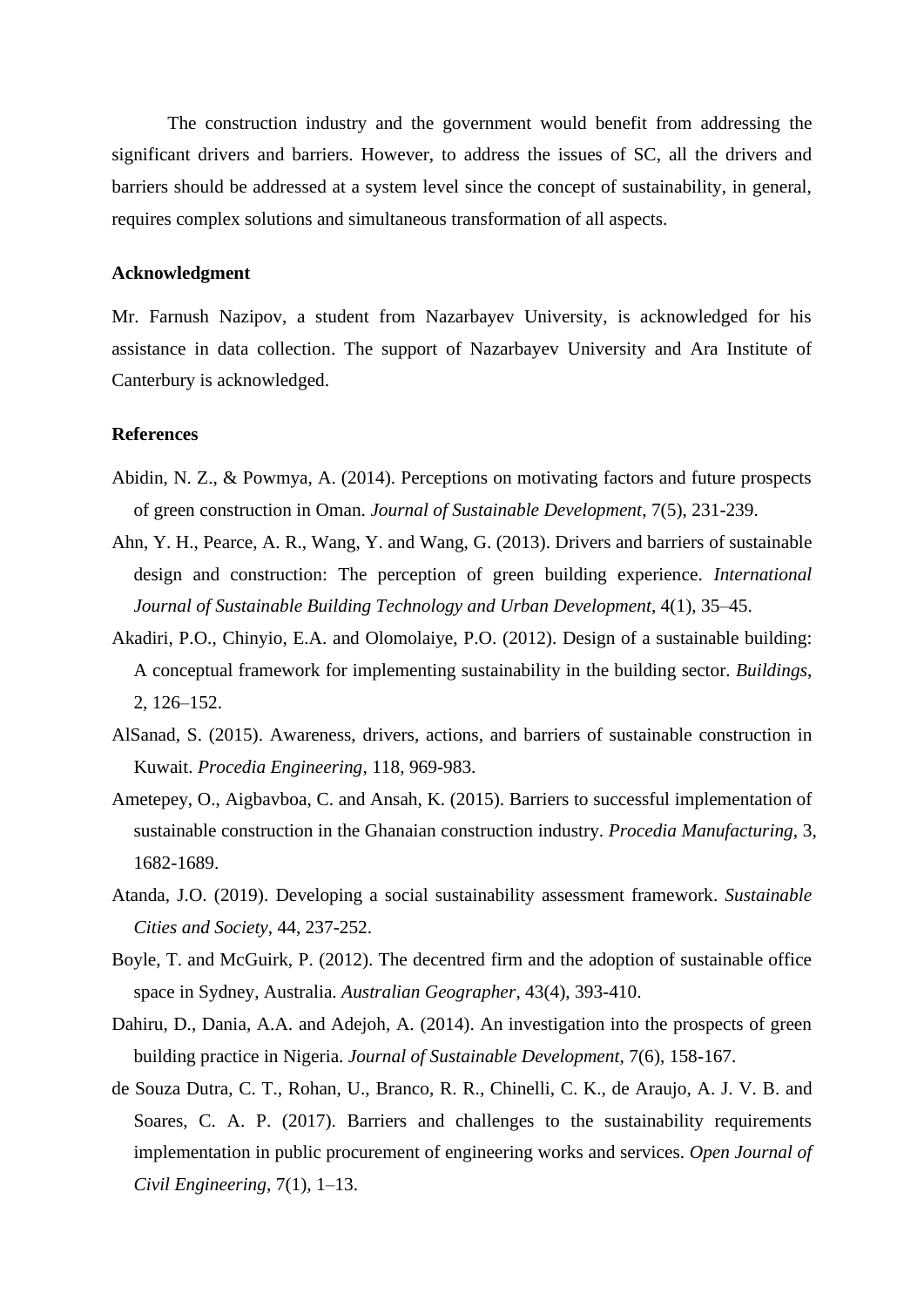- Djokoto, S. D., Dadzie, J. and Ohemeng-Ababio, E. (2014). Barriers to sustainable construction in the Ghanaian construction industry: consultants' perspectives. *Journal of Sustainable Development*, 7(1), 134-143.
- [Durdyev,](https://www.sciencedirect.com/science/article/pii/S0959652618326659?via%3Dihub#!) S., [Ismail,](https://www.sciencedirect.com/science/article/pii/S0959652618326659?via%3Dihub#!) S., [Ihtiyar,](https://www.sciencedirect.com/science/article/pii/S0959652618326659?via%3Dihub#!) A., [Syazwani Abu Bakar, N. F. and Darko,](https://www.sciencedirect.com/science/article/pii/S0959652618326659?via%3Dihub#!) A. (2018b). A partial least squares structural equation modeling (PLS-SEM) of barriers to sustainable construction in Malaysia. *Journal of Cleaner Production*, 204, 564-572.
- Durdyev, S., Zavadskas, E. K., Thurnell, D., Banaitis, A. and Ihtiyar, A. (2018b). Sustainable construction industry in Cambodia: Awareness, drivers and barriers. *Sustainability*, 10(2), 392.
- Durdyev, S. and Ismail, S. (2016). On-site construction productivity in Malaysian infrastructure projects. *Structural Survey*, 34(4/5), 446–462.
- Chan, E. H. W., Qian, Q. K. and Lam, P. T. I. (2009). The market for green building in developed Asian cities – the perspectives of building designers, *Energy Policy*, 37(8), 3061-3070.
- [Evans,](https://onlinelibrary.wiley.com/action/doSearch?ContribAuthorStored=EVANS%2C+MARK) M. (2006). At the interface between theory and practice policy transfer and lesson drawing. *Public Administration*, 84(2), 479-489.
- Gou, Z., Lau, S. S. Y. and Prasad, D. (2013). Market readiness and policy implications for green buildings: case study from Hong Kong. *Journal of Green Building*, 8(2), 162-173.
- Häkkinen, T. and Belloni, K. (2011). Barriers and drivers for sustainable building. *Building Research and Information*, 39(3), 239–255.
- Hugé, J., Le Trinh, H., Hai, P. H., Kuilman, J. and Hens, L. (2010). Sustainability indicators for clean development mechanism projects in Vietnam. *Environment Development and Sustainability*, 12 (4), 561-571.
- Huovila, P. and Koskela, L. (1998). Contribution of the principles of lean construction to meet the challenges of sustainable development. *6th Annual Conference of the International Group for Lean Construction*. Guarujá, Brazil, 13-15 Aug 1998.
- Hurmekoski, E., Pykäläinen, J. and Hetemäki, L. (2018). Long-term targets for green building: Explorative Delphi backcasting study on wood-frame multi-story construction in Finland. *Journal of Cleaner Production*, 172, 3644-3654.
- Kamari, A., Corrao, R. and Kirkegaard, P.H. (2017). Sustainability focused decision-making in building renovation. *International Journal of Sustainable Built Environment*, 6 (2), 330- 350.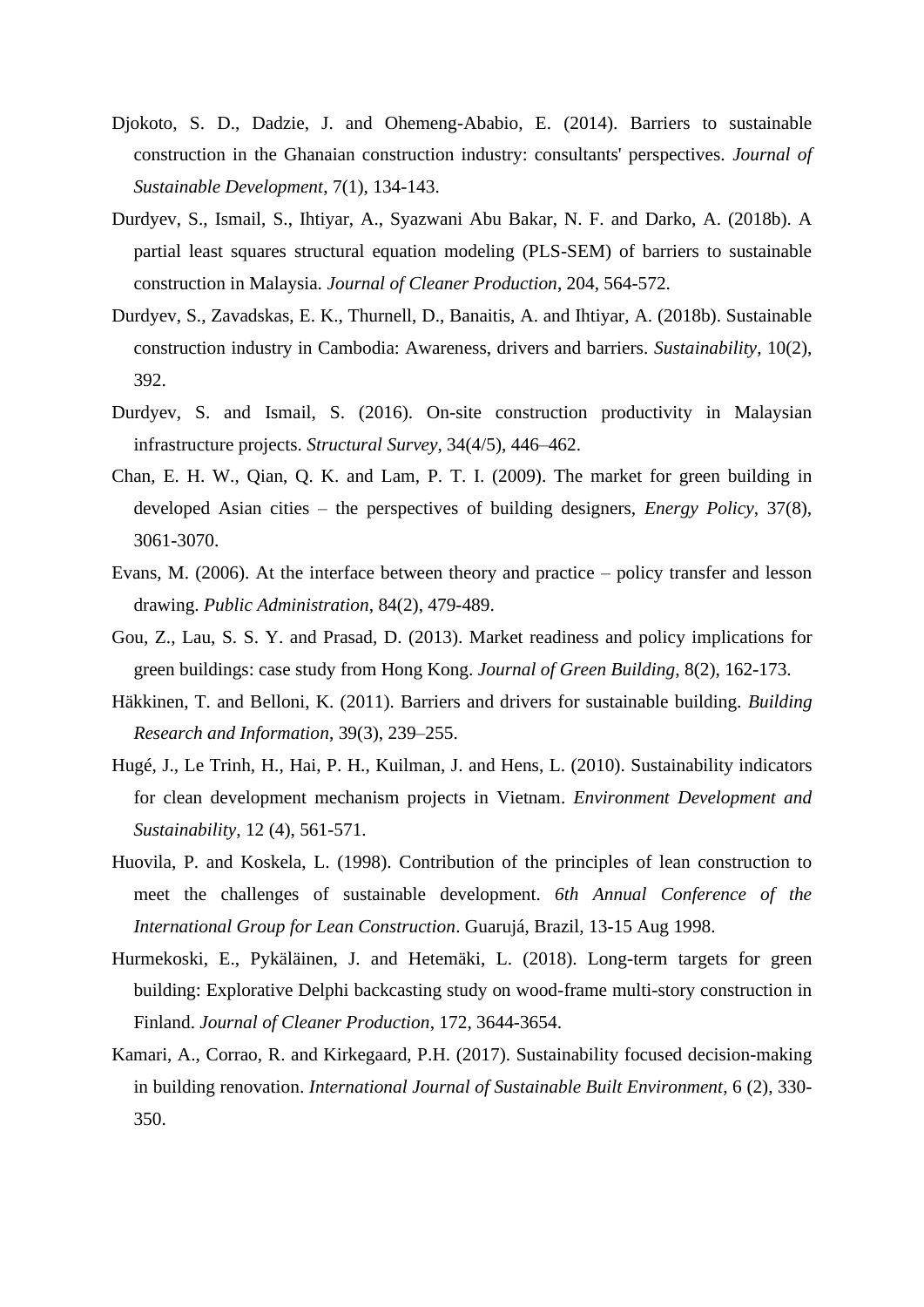- Li, X., Strezov, V. and Amati, M. (2013). A qualitative study of motivation and influences for academic green building developments in Australian universities. *Journal of Green Building*, 8(3), 166-183.
- Luiz A., Silveira, B.J., Vasconcellos, E., Guedes, L.V., Guedes, L.F.A. and Costa, R.M. (2018). Technology roadmapping: A methodological proposition to refine Delphi results. *Technological Forecasting and Social Change*, 126, 194-206.
- Luthra, S., Kumar, S., Garg, D. and Haleem, A. (2015). Barriers to renewable/sustainable energy technologies adoption: Indian perspective. *Renewable and Sustainable Energy Reviews*, 41, 762-776.
- Manoliadis, O., Tsolas, I. and Nakou, A. (2006). Sustainable construction and drivers of change in Greece: A Delphi study. *Construction Management and Economics*, 24(2), 113– 120.
- Martek, I., Hosseini, M. R., Shrestha, A., Edwards, D.J. and Durdyev, S. (2019). Barriers inhibiting the transition to sustainability within the Australian construction industry: An investigation of technical and social interactions. *Journal of Cleaner Production*, 211, 281-292.
- Martens, M. L. and Carvalho, M. M. (2016). The challenge of introducing sustainability into project management function: multiple-case studies. *[Journal of Cleaner Production](https://www.sciencedirect.com/science/journal/09596526)*, 20, 29-40.
- Mondor, C., Hockley, S. and Deal, D. (2013). The David Lawrence convention center: how green building design and operations can save money, drive local economic opportunity, and transform an industry. *Journal of Green Building*, 8(1), 28-43.
- Ogungbile A. J. and Oke A. E. (2019). *Sustainable Construction Practices in West African Countries*. In: Motoasca E., Agarwal A., Breesch H. (eds) Energy Sustainability in Built and Urban Environments. Energy, Environment, and Sustainability. Springer, Singapore
- Okoli, C. and Pawlowski, S. D. (2004). The Delphi method as a research tool: an example, design considerations and applications. *Information & Management*, 42 (1) 15-29.
- OECD, (2015). *Going green: best practices for sustainable procurement*. Retrieved on December 13, 2017 from: [https://www.oecd.org/gov/ethics/Going\\_Green\\_Best\\_](https://www.oecd.org/gov/ethics/Going_Green_Best_%20Practices_for_Sustainable_Procurement.pdf)  Practices for Sustainable Procurement.pdf.
- Pan, W. and Li, K. (2016). Clusters and exemplars of buildings towards zero carbon. *Building and Environment*, 104, 92-101.
- Park, H.S. and Baik, D.K. (2006). A study for control of client value using cluster analysis. *Journal of Network and Computer Applications*, 29 (4), 262-276.